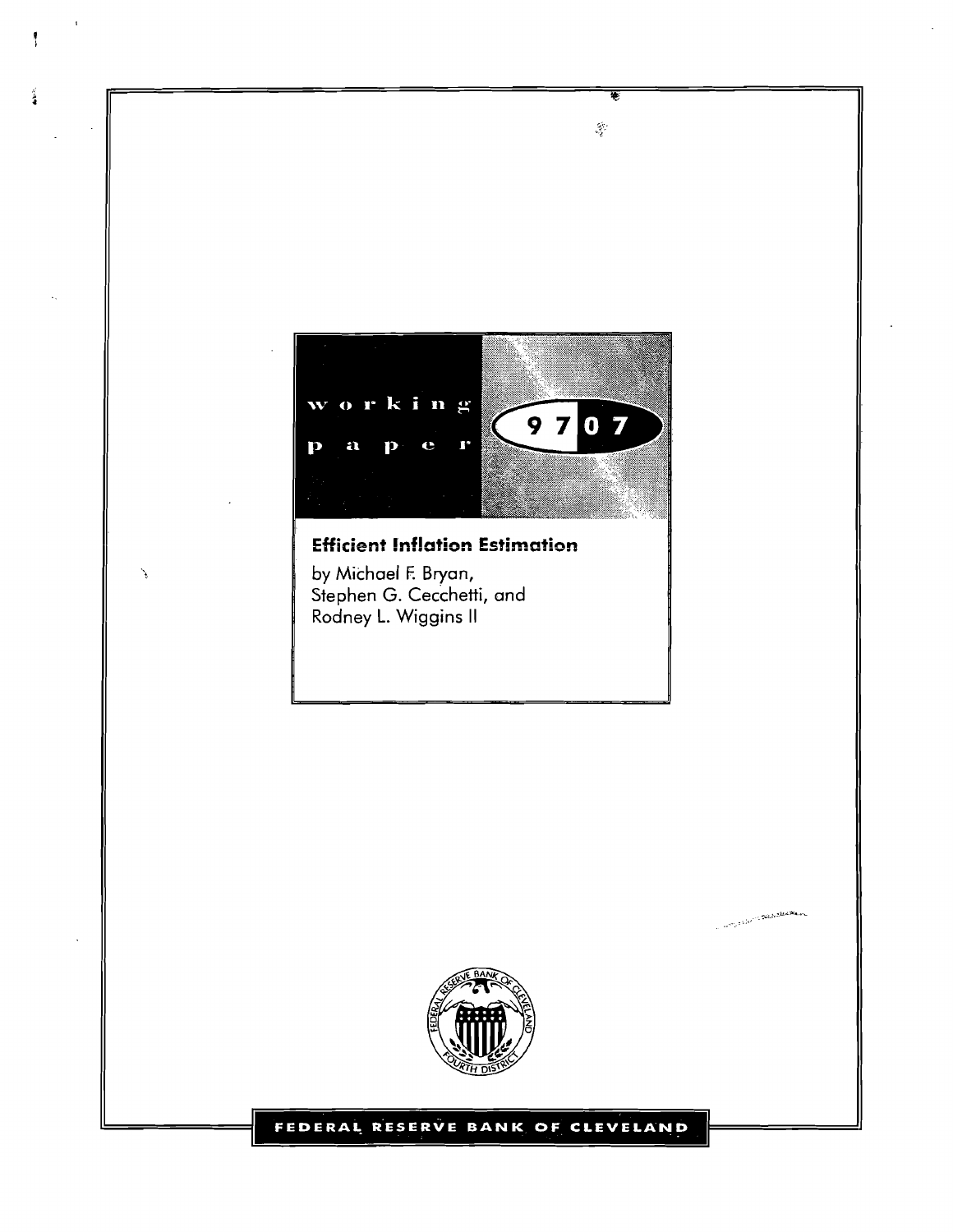#### Working Paper 9707

#### **EFFICIENT INFLATION ESTIMATION**

by Michael F. Bryan, Stephen G. Cecchetti, and Rodney L. Wiggins I1

Michael F. Bryan is assistant vice president and economist at the Federal Reserve Bank of Cleveland. Stephen G. Cecchetti is executive vice president and director of research at the Federal Reserve Bank of New York and a research associate at the National Bureau of Economic Research. Rodney L. Wiggins **I1** is a member of the Research Department of the Federal Reserve Bank of Cleveland. The authors gratefully acknowledge the comments and assistance of Todd Clark, Ben Craig, and Scott Roger.

Working papers of the Federal Reserve Bank of Cleveland are preliminary materials circulated to stimulate discussion and critical comment. The views stated herein are those of the authors and are not necessarily those of the Federal Reserve Bank of Cleveland or of the Board of Governors of the Federal Reserve System.

Federal Reserve Bank of Cleveland working papers are distributed for the purpose of promoting discussion of research in progress. These papers may not have been subject to the formal editorial review accorded official Federal Reserve Bank of Cleveland publications.

Working papers are now available electronically through the Cleveland Fed's home page on the World Wide Web: http://www.clev.frb.org.

August 1997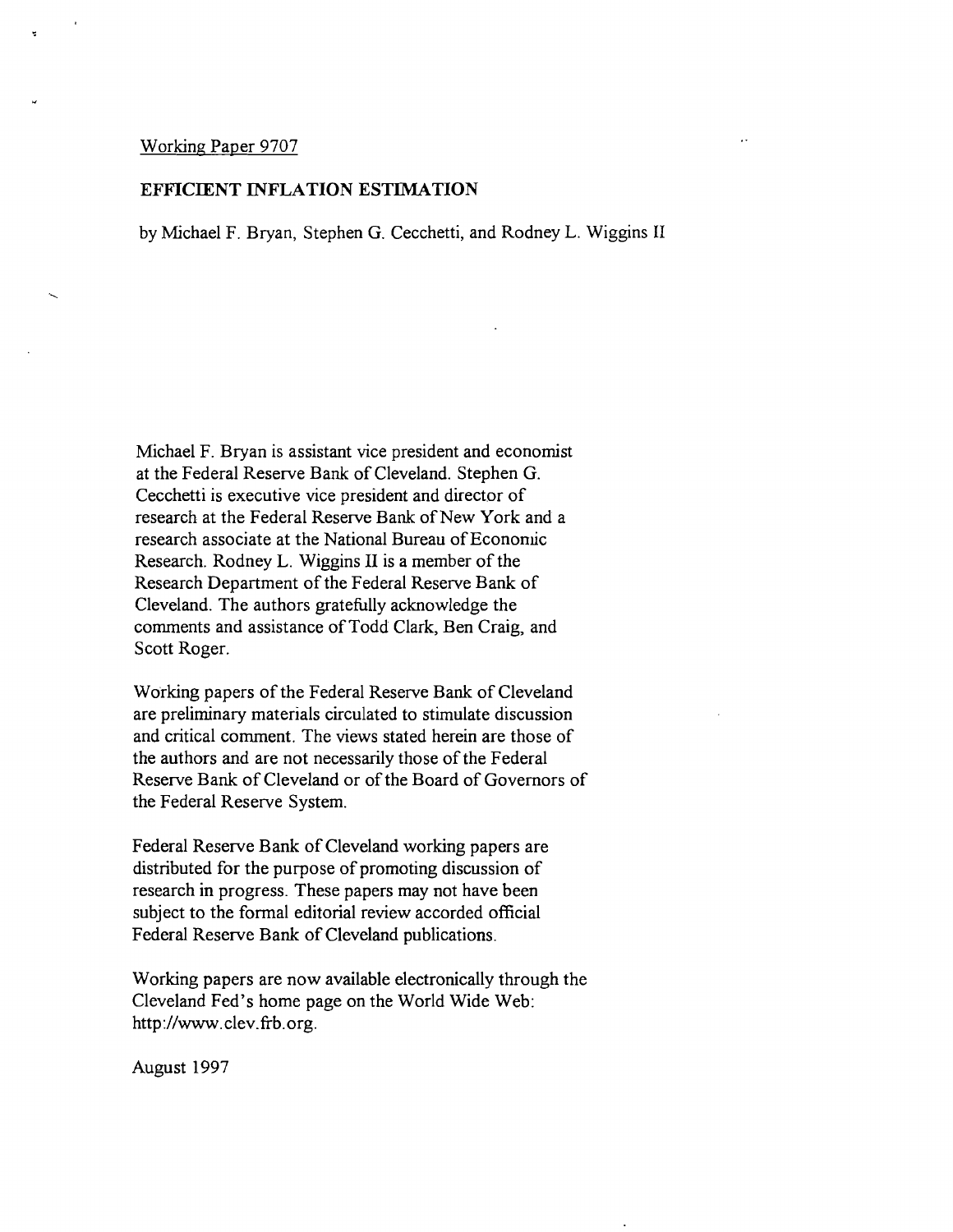#### **Abstract**

This paper investigates the use of trimmed means **as** high-frequency estimators of inflation. The known characteristics of price change distributions, specifically the . observation that they generally exhibit high levels of kurtosis, imply that simple averages of price data are unlikely to produce efficient estimates of inflation. Trimmed means produce superior estimates of 'core inflation,' which we define **as** a long-run centered moving average of CPI and PPI inflation. We find that trimming 9% from each tail of the CPI price-change distribution, or **45%** from the tails of the PPI price-change distribution, yields an efficient estimator of core inflation for these two series, although lesser trims also produce substantial efficiency gains. Historically, the optimal trimmed estimators are found to be nearly **23%** more efficient (in terms of root-mean-square error) than the standard mean CPI, and **45%** more efficient than the mean PPI. Moreover, the efficient estimators are robust to sample period and to the definition of the presumed underlying long-run trend in inflation.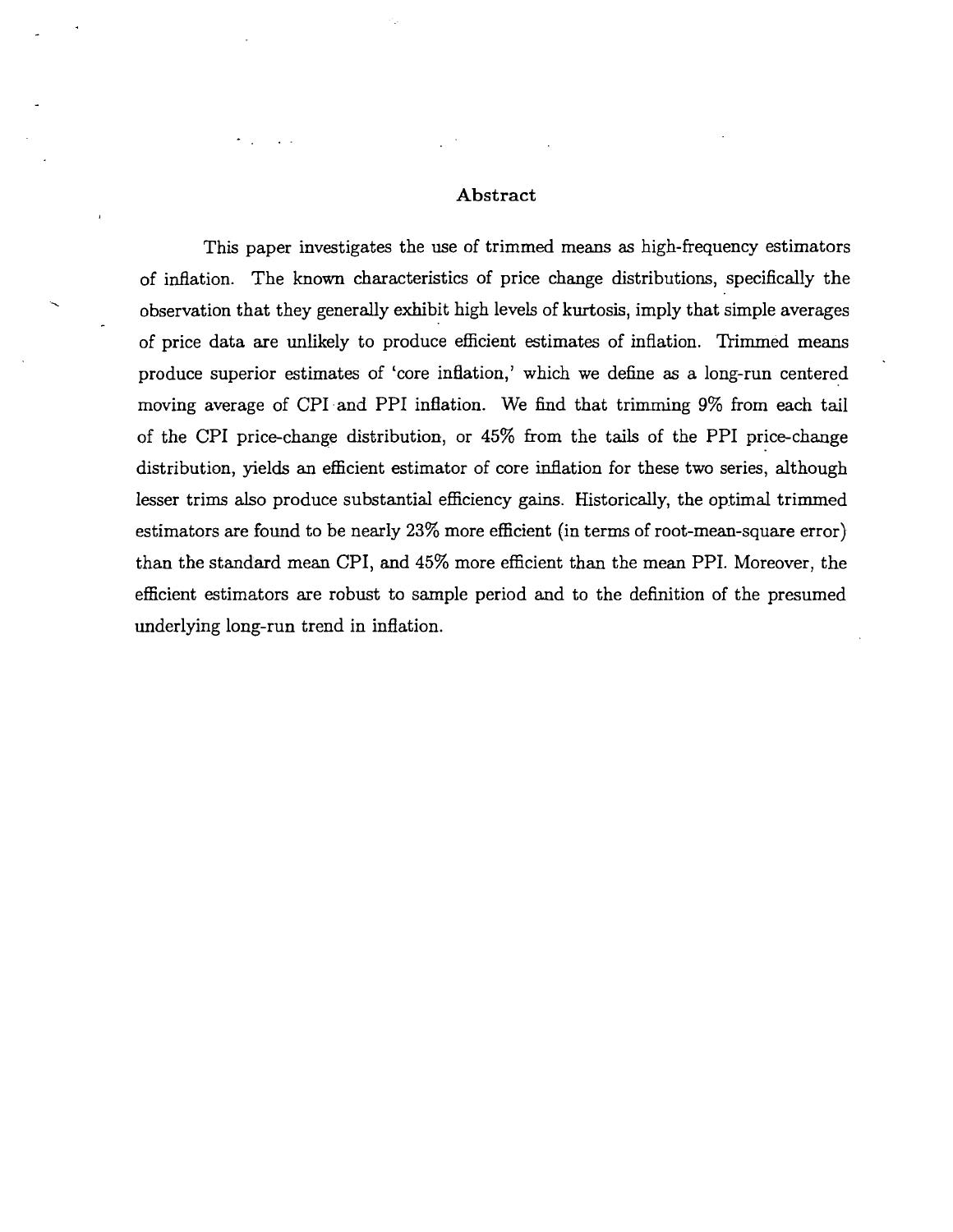# **1** Introduction

How should we interpret month-to-month changes in the measured Consumer Price Index? Over the years, this question has led to the construction of several measures of what has come to be called 'core' inflation. Common measures of core inflation regularly k remove certain components from the construction of the CPI. In the U.S., 'volatile' food and energy price movements, are often ignored, and core inflation is synonymous with the CPI that excludes food and energy.<sup>1</sup> But is it truly the case that food and energy price changes never contain information about trend inflation? Or, for that matter, is it only the volatile food and energy components that distort attempts to measure the underlying inflation trend? Surely not. This leads us to consider how we might develop a systematic, statistical methodology for reducing the transitory noise in measured inflation indices.

This paper follows our recent work, largely beginning with Bryan and Cecchetti (1994), where we investigate the estimation of aggregate consumer price inflation using trimmed means of the distribution of price changes. These are estimators that are robust to the distributional anomalies common to price statistics. They are order statistics that are computed by trimming a percentage from the tails of a histogram, and averaging what is left. For example, the sample mean trims zero percent, while the median trims fifty percent, from each tail of the distribution of price changes.

Every student in introductory statistics learns that, when data are drawn from a normal distribution. the sample mean is the minimum variance estimator of the first moment. But price changes are not normally distributed. In fact. as we discuss in Bryan and Cecchetti (1996), the cross-sectional distribution of inflation has very fat tails, with a sample kurtosis that is often substantially above ten. Underlying leptokurtotic distributions create inferential difficulties, as they routinely produce skewed samples. In our earlier papers, we discuss how these problems lead to transitory movements in the sample mean, causing it to have a high small-sample variance.

Given what we know about the distribution of price changes, what is the most efficient

<sup>&</sup>lt;sup>1</sup>The 1997 *Econornic Report of the President* is a prime example. Chart 2-6 on page 76, and accompanying text, use the now commonplace designation of core inflation as the 'Consumer Price Index excluding the volatile food and energy components.'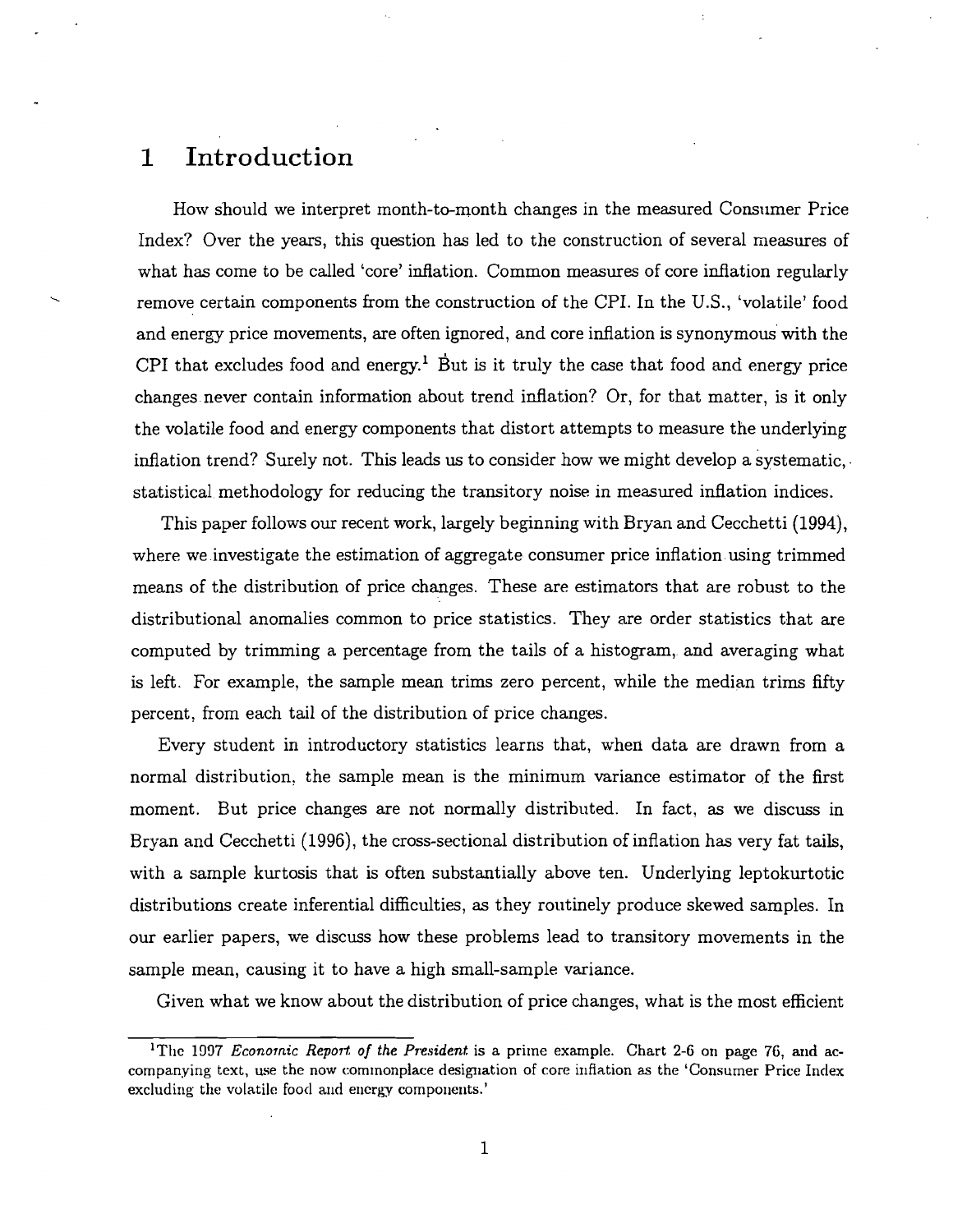estimator of the first moment of the price change distribution? How can we produce a reduced-noise estimate of aggregate inflation at high hequencies? Our answer is to trim the price change distribution, not by removing food and energy prices every time, but by ignoring some percentage of the highest and lowest price changes each month.

-.

We study monthly changes in both consumer and producer prices in the U.S. Data availability dictate that we examine 36 components of the CPI from 1967 to 1996 and 29 components of the PPI over the same period. Throughout, we take as our benchmark the thirty-six month centered moving average of actual inflation. We evaluate the ability of candidate estimators to track the movements in the benchmark. Our conclusions are that the most efficient estimate of inflation at the consumer level comes from trimming 9% from each tail, while efficient estimation of producer prices trims 45%. By trimming a cumulative 18% of the consumer price distribution we are able to reduce the rootmean-square-error (RhfSE) of aggregate inflation by nearly one-quarter. For the PPI, the improvement is even more dramatic, as the RMSE declines by over 45 percent!

The remainder of the paper is composed of five sections. Section 2 reports descriptive statistics for the distribution of CPI and PPI price changes. Section **3** discusses the statistical problems we attempt to overcome. Section 4 follows with by a discussion of the Monte Carlo results that guide our choice of the optimal trimmed estimator. We provide various robustness checks in Section *5.* These include examining changes in sample period, changes in the degree of disaggregation of CPI data, and changes in the benchmark. Section 6 concludes.

# **2** Characteristics of Price Change Distributions

By how much would the monthly measure of the consumer price index have to deviate from its recent trend for us to be relatively certain that the trend has changed? This is the question that is in most people's minds when the Bureau of Labor Statistics releases the price statistics each month.<sup>2</sup> Figure 1 plots the monthly changes in consumer and producer prices, at an annual rate, together with a three-year centered moving average,

<sup>&</sup>lt;sup>2</sup>Cecchetti (forthcoming) suggests a preliminary answer to exactly this question.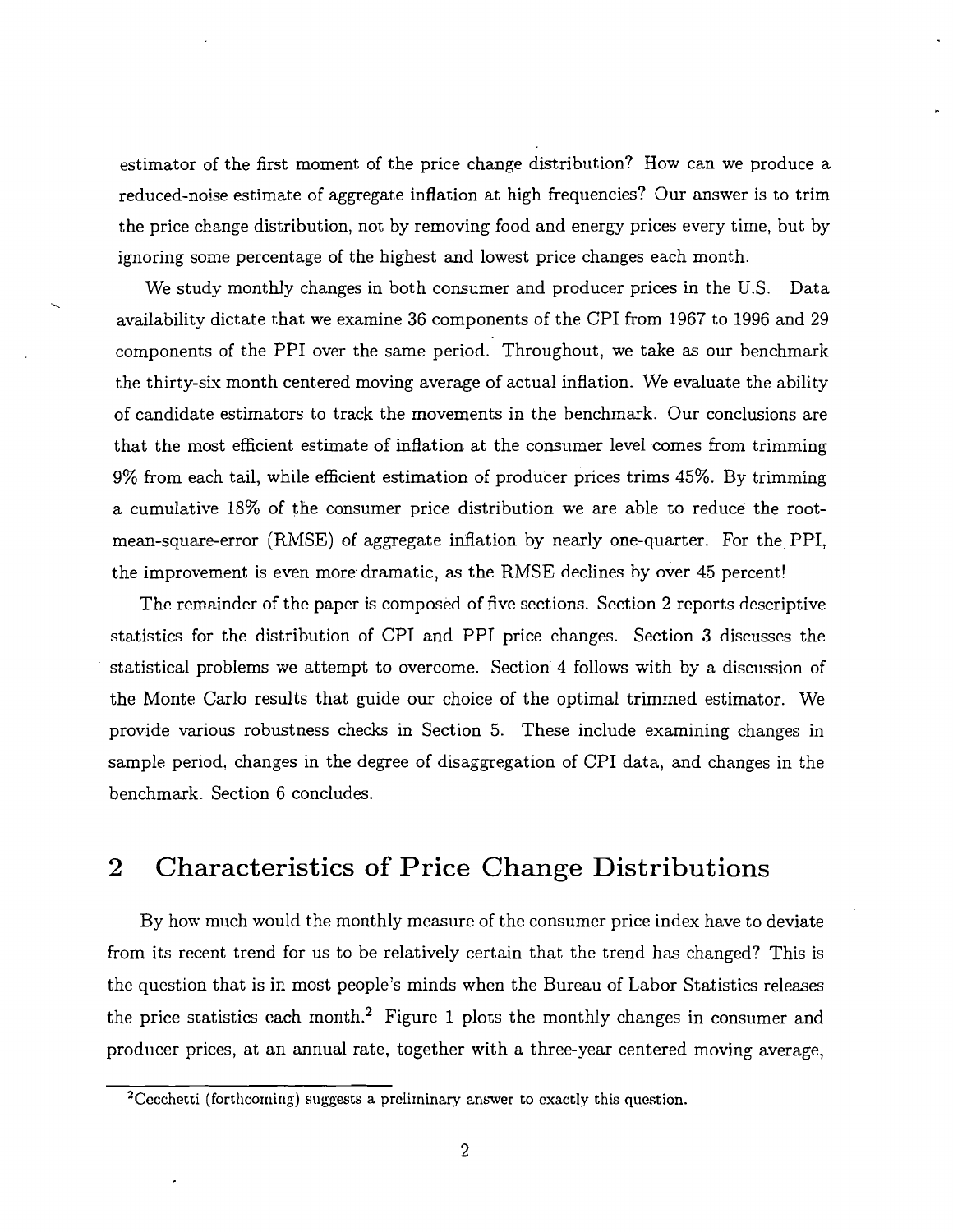

both for the period 1967:02 to 1997:04. $^3$ 

As is evident from the figure, the monthly changes in both of these price indices contain substantial high-frequency noise. By this we mean that deviations of the monthly changes from the trend are quite large and often reversed. In fact, the standard deviation

 $3$ We use 36 components of the Consumer Price Index for Urban Consumers, seasonally adjusted by the BLS. These data are all available continuously, monthly, since 1967:01. The housing service component is based on the rerital equivalence measure of owner occupied housing, and so prior to 1982, the series is essentially thc experimerltal CPI-XI. The producer price is bascd on the PPI for commodities, and uses a set of between 29 and 31 componerits. All data are seasonally adjusted using the AFUMA X-11 procedures available with SAS. A detailed Appendix containing descriptiona of the sources and construction of the data sets used is available from the authors upon request.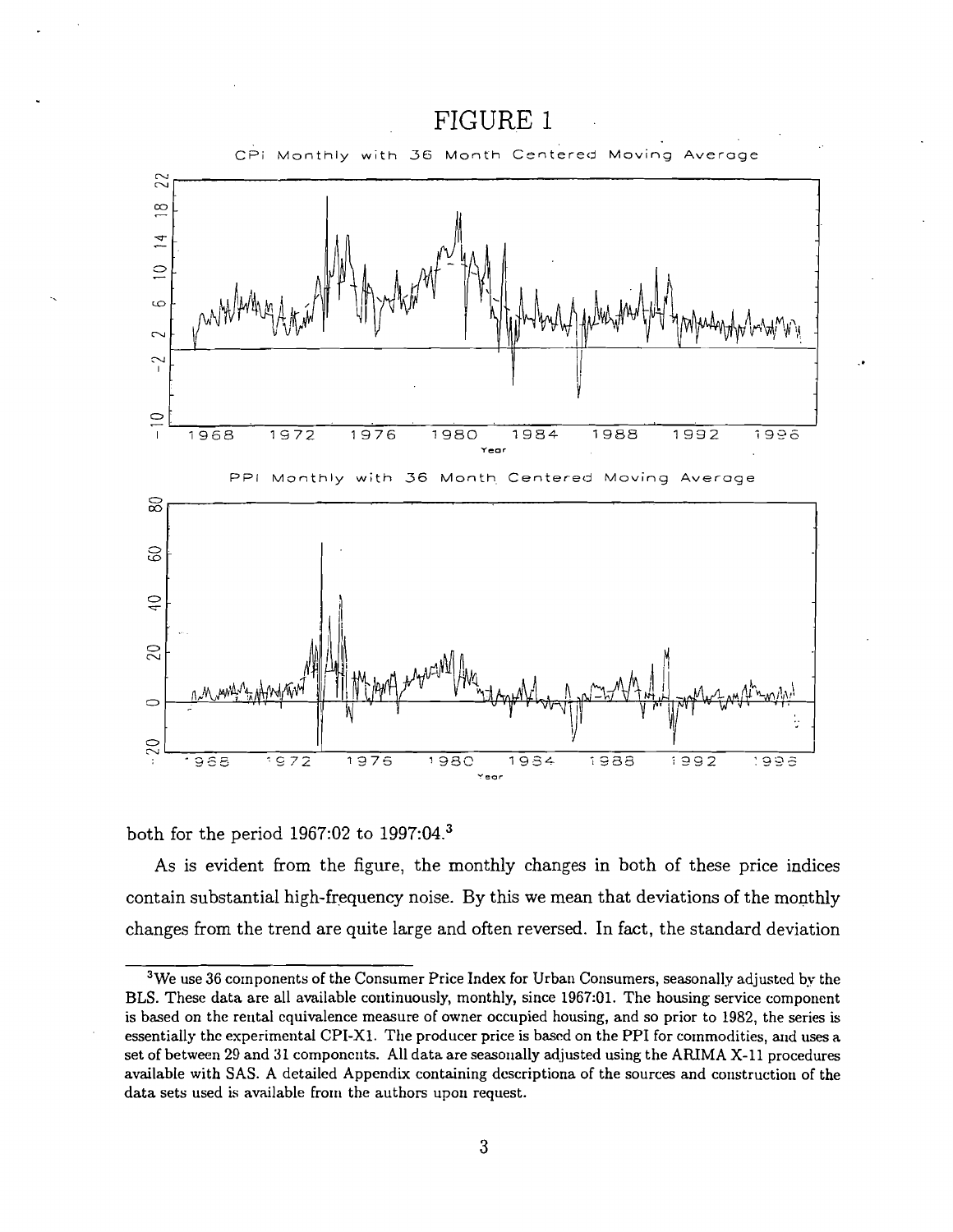of the difference between the monthly and the moving average aggregate price change is 6.92 percentage points for the PPI and 2.50 percentage points for the CPI (both at annual rates). A look at the actual distributions shows that a 90% confidence interval for the CPI is from  $-3.92$  to  $+3.76$  percentage points, while for the PPI it is from  $-10.35$  to +8.97 percentage points. In other words, since 1967, monthly changes in producer prices \ have been either more than 10 percentage points below or 8 percentage points above the thirty-six month moving average one in every ten months!

The common method of excluding food and energy simply does not help much. In fact, the standard deviation of the difference between the CPI ex food and energy and the thirty-six month average CPI is 2.31 percentage points, and the 90% confidence interval shrinks slightly to [-3.73,+3.76] percentage points. By contrast, for the PPI, excluding food and energy improves things, as the standard deviation of difference between the PPI excluding food and energy and the 36 month centered moving average of the actual PPI drops by about 40% to 4.14, and the 90% confidence interval shrinks by about the same amount to [-5.94,+4.76].

In an effort to better understand the nature of the transitory fluctuations in highfrequency inflation measurement, we begin by examining the characteristics of the price change distributions. It is useful to pause at this stage to introduce some notation. We define the inflation in an individual component price over an horizon **k** as

$$
\pi_{it}^k = \frac{1}{k} \ln(p_{it}/p_{it-k}) \tag{1}
$$

where  $p_{it}$  is the index level for component *i* at time *t*. From this, we define the mean inflation in each time period, over horizon **k,** as

$$
\Pi_t^k = \sum_i r_{it} \pi_{it}^k \tag{2}
$$

where the  $r_{it}$ 's are relative importances that are allowed to change each month to reflect the fact that the actual index is an arithmetic average. $4$ e imports<br>ndex is an<br>www.that.ift

<sup>&</sup>lt;sup>4</sup>It is straightforward to show that if the price level index utilizes fixed weights, call these  $w_i$ , then the percentage change in the aggregate index can be approximated by the weighted sum of the percentage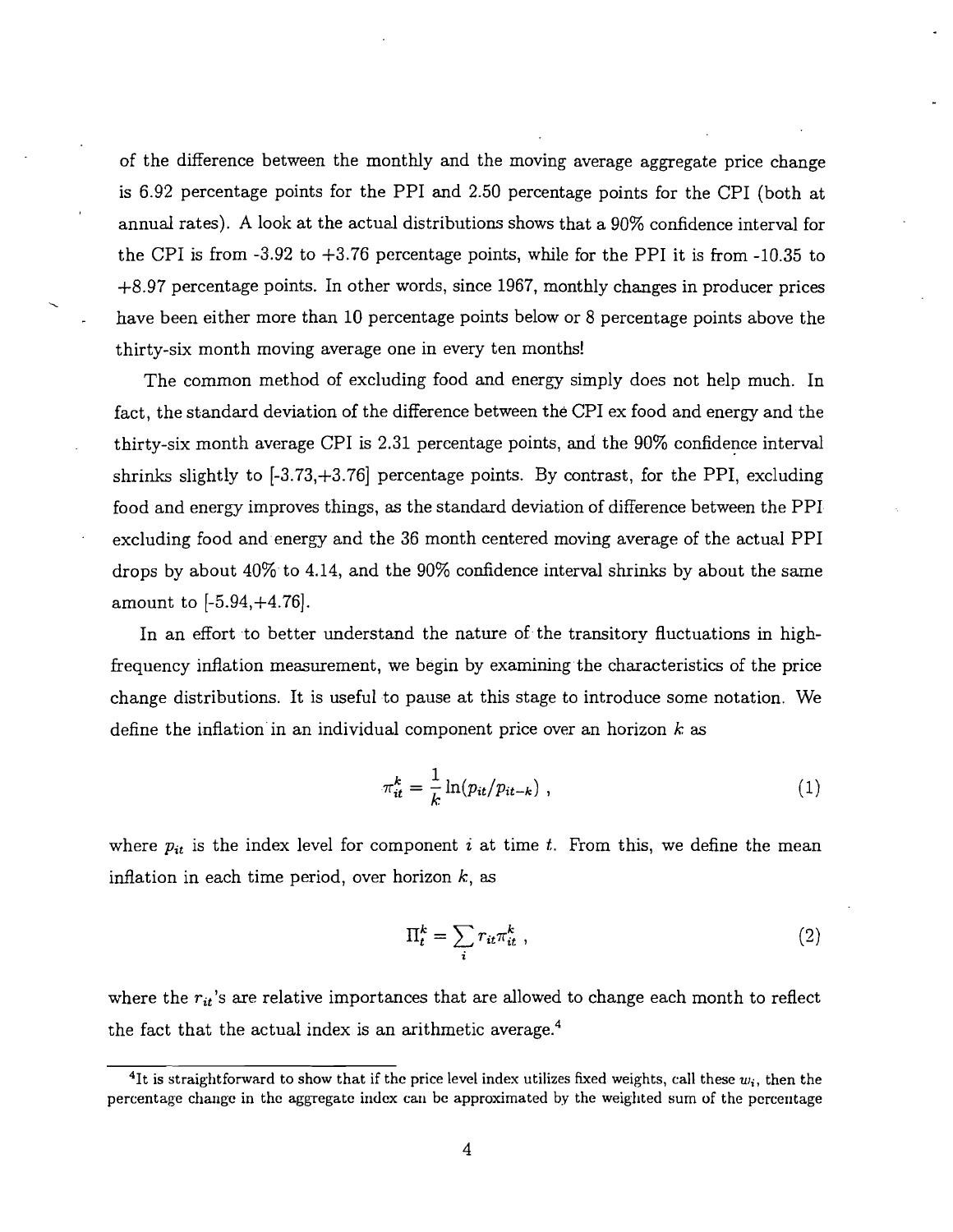The higher-order central moments are then

$$
m_{rt}^k = \sum_i r_{it} (\pi_{it}^k - \Pi_t^k)^r , \qquad (3)
$$

Skewness and kurtosis are the scaled third and fourth moments, respectively:

and

$$
S_t^k = \frac{m_{3t}^k}{[m_{2t}^k]^{(3/2)}}\tag{4}
$$

$$
\mathcal{K}_t^k = \frac{m_{4t}^k}{[m_{2t}^k]^2} \tag{5}
$$

Table 1 reports numerous descriptive statistics for the cross-sectional distribution of monthly price changes at overlapping horizons of one to thirty-six months. Among the noteworthy characteristics is that the distributions are often skewed. The mean absolute value of the skewness, the mean of  $S_t^1$ , in monthly CPI changes is 0.20 and in PPI changes it is 0.04, suggesting that the distributions are nearly symmetrical on average. there is little skewness in the distributions on average. But the standard deviation of  $S_t^1$  is 2.35 for the CPI and 2.36 for the PPI, implying that distributions of one-month changes are often highly skewed. This standard deviation falls off as the. horizon increases, implying that the distribution of longer-run changes are much less likely to exhibit skewness.<sup>5</sup>

The price change distributions also have very fat tails. The average kurtosis of monthly changes, the average value of  $\mathcal{K}_t^1$ , is 11.24 for the CPI and 10.35 for the PPI. In fact, the xeighted kurtosis of monthly price changes is in excess of 20 about ten percent of the time. See Figure 2.

These facts allow us to identify a potentially important source of high frequency noise in the measurement of inflation. In a given month, there is a high probability of observing some subset of prices change by a substantial amount  $-$  generating the skewness and kurtosis that we see. But, over time, these extreme changes are balanced out, reducing

changes in the components, where the weights change to reflect changes in relative prices. Defining the aggregate price level  $P_t = \sum w_i p_{it}$ , then  $r_{it} = w_i (p_{it}/p_{t-1}).$ 

<sup>&</sup>lt;sup>5</sup> For example the 5th and 95th percentiles of  $S_t^1$  for the CPI are  $[-3.52, 4.26]$ . But the same percentiles for  $S_t^{36}$  are  $[-2.39, 1.93]$ .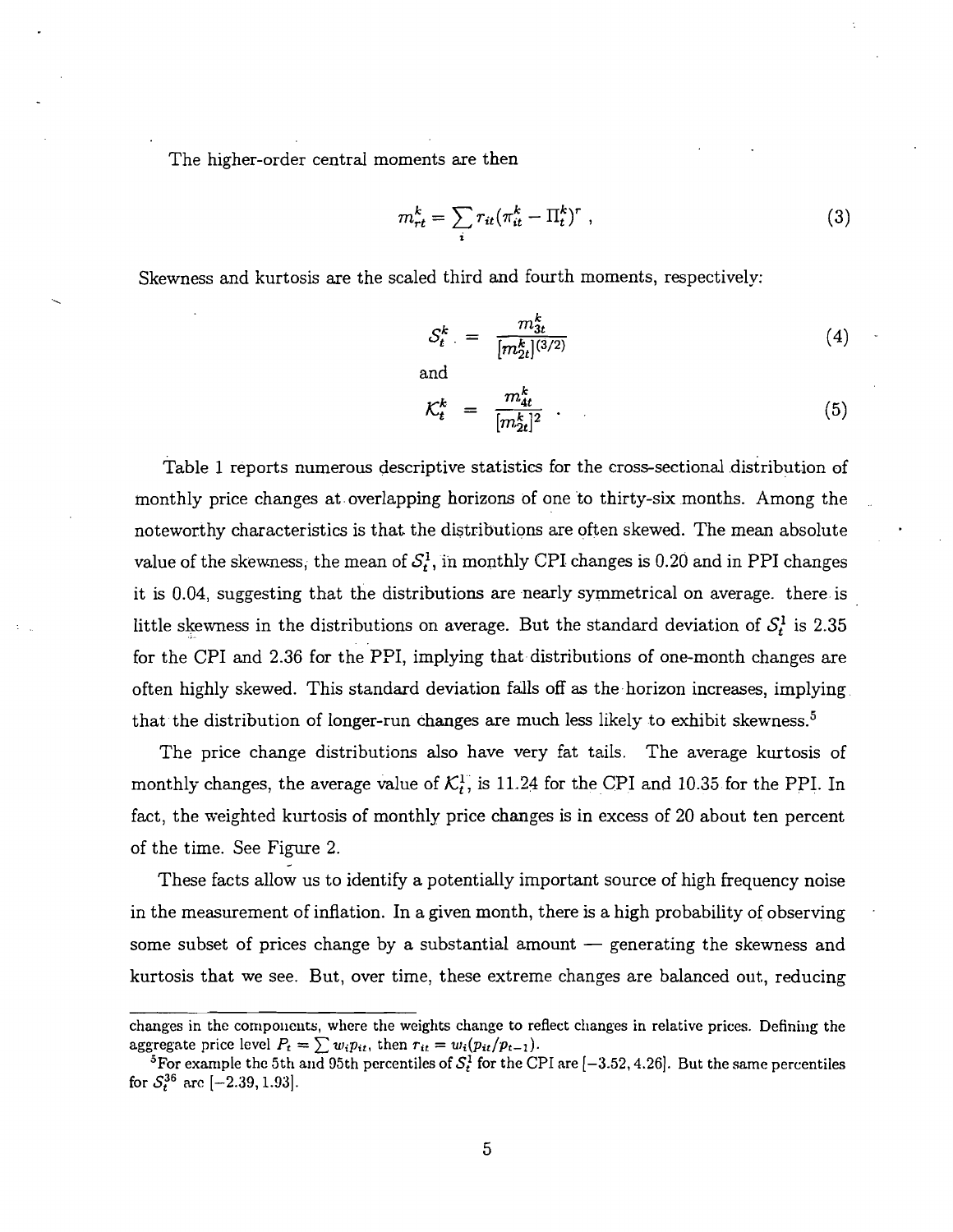| Deviations from 36 Month Moving Average |                                     |                  |                           |        |                     |
|-----------------------------------------|-------------------------------------|------------------|---------------------------|--------|---------------------|
|                                         | Consumer Prices, 1967.01 to 1996.04 |                  |                           |        |                     |
|                                         |                                     | 36 Components    |                           |        |                     |
|                                         | $k=1$                               | $k=3$            | $k=12$                    | $k=24$ | $\overline{k} = 36$ |
|                                         |                                     |                  | <b>Standard Deviation</b> |        |                     |
| Average                                 | 9.18                                | 6.64             | 4.06                      | 3.36   | 3.14                |
| Std. Dev.                               | 190.45                              | 79.80            | 25.49                     | 11.81  | 8.83                |
|                                         |                                     | Skewness         |                           |        |                     |
| Average                                 | 0.20                                | 0.16             | 0.21                      | 0.29   | 0.26                |
| Std. Dev.                               | 2.35                                | 2.15             | 1.51                      | 1.38   | 1.41                |
|                                         |                                     | Kurtosis         |                           |        |                     |
| $A$ verage                              | 11.24                               | 9.56             | 5.72                      | 4.52   | 4.23                |
| Median                                  | 8.60                                | 7.37             | 4.65                      | 3.89   | 3.75                |
| Std. Dev.                               | 9.80                                | 8.36             | 3.49                      | 2.39   | 2.20                |
| Producer Prices, 1967.02 to 1997.04     |                                     |                  |                           |        |                     |
|                                         |                                     | 29-32 Components |                           |        |                     |
|                                         | $k=1$                               | $k=3$            | $k=12$                    | $k=24$ | $k=36$              |
| <b>Standard Deviation</b>               |                                     |                  |                           |        |                     |
| Average                                 | 15.59                               | 10.60            | 6.24                      | 4.82   | 4.44                |
| Std. Dev                                | 955.66                              | 266.64           | 86.85                     | 35.08  | 22.82               |
| <b>Absolute Skewness</b>                |                                     |                  |                           |        |                     |
| Average                                 | 0.04                                | 0.14             | 0.04                      | 0.02   | 0.01                |
| Std. Dev.                               | 2.36                                | 2.12             | 1.74                      | 1.53   | 1.46                |
| Kurtosis                                |                                     |                  |                           |        |                     |
| Average                                 | 10.35                               | 8.80             | 7.26                      | 5.47   | 4.03                |
| Median                                  | 6.38                                | 6.23             | 4.89                      | 3.51   | 2.78                |
| Std. Dev.                               | 11.51                               | 8.47             | 6.50                      | 6.11   | 3.43                |

 $\ddot{\phantom{a}}$ 

 $\omega = 1$ 

Table 1: Summary Statistics for Price Change Distributions

i.

 $\ddot{\phantom{a}}$ 

 $\hat{\mathcal{L}}$  is

 $\sim$  .

All data are at annual rates.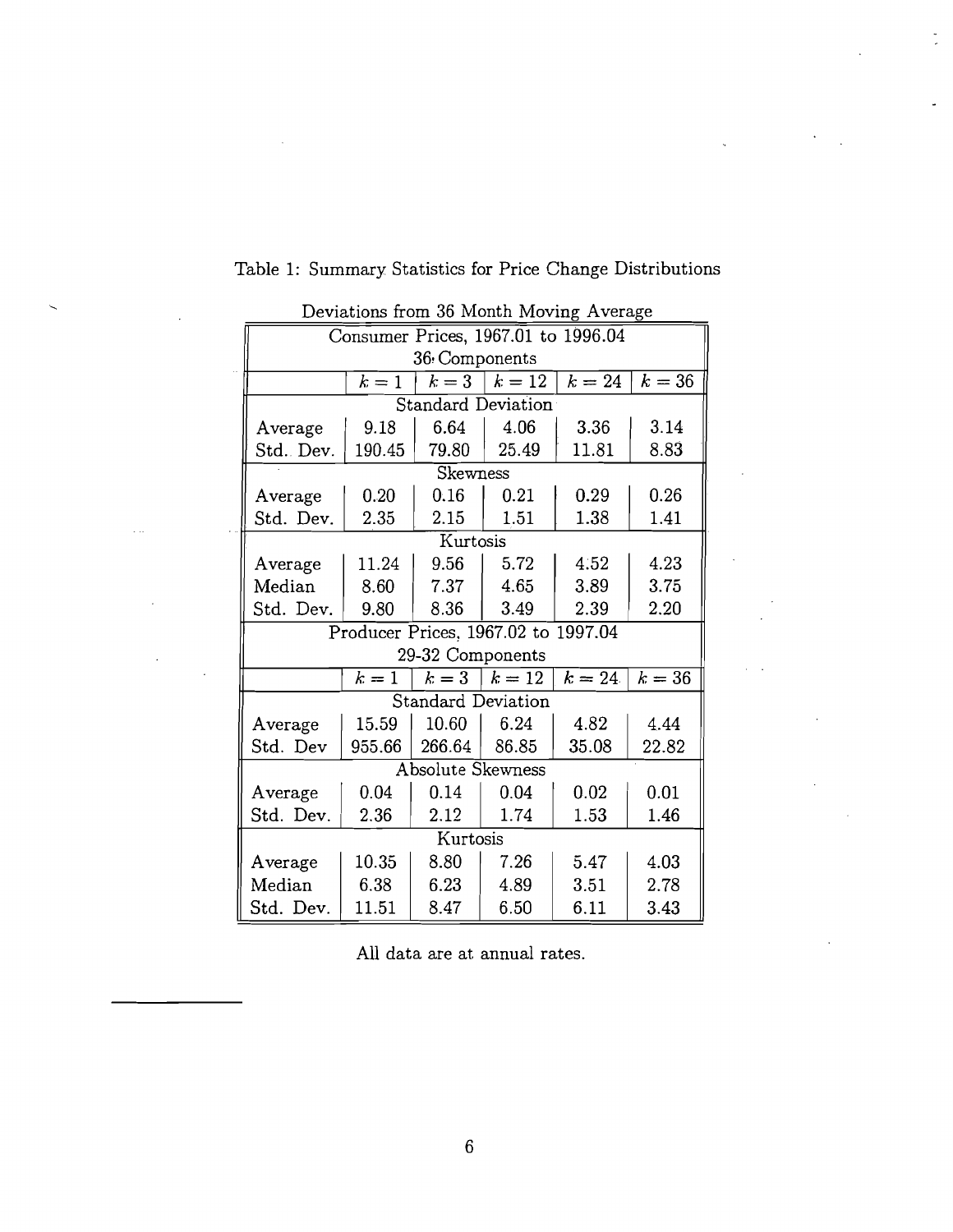# FIGURE 2

 $\mathcal{L}_{\mathcal{L}}$ 

Weighted Kurtosis of Consumer Prices Montnly Chcnges, 1967 to 1995



 $\overline{7}$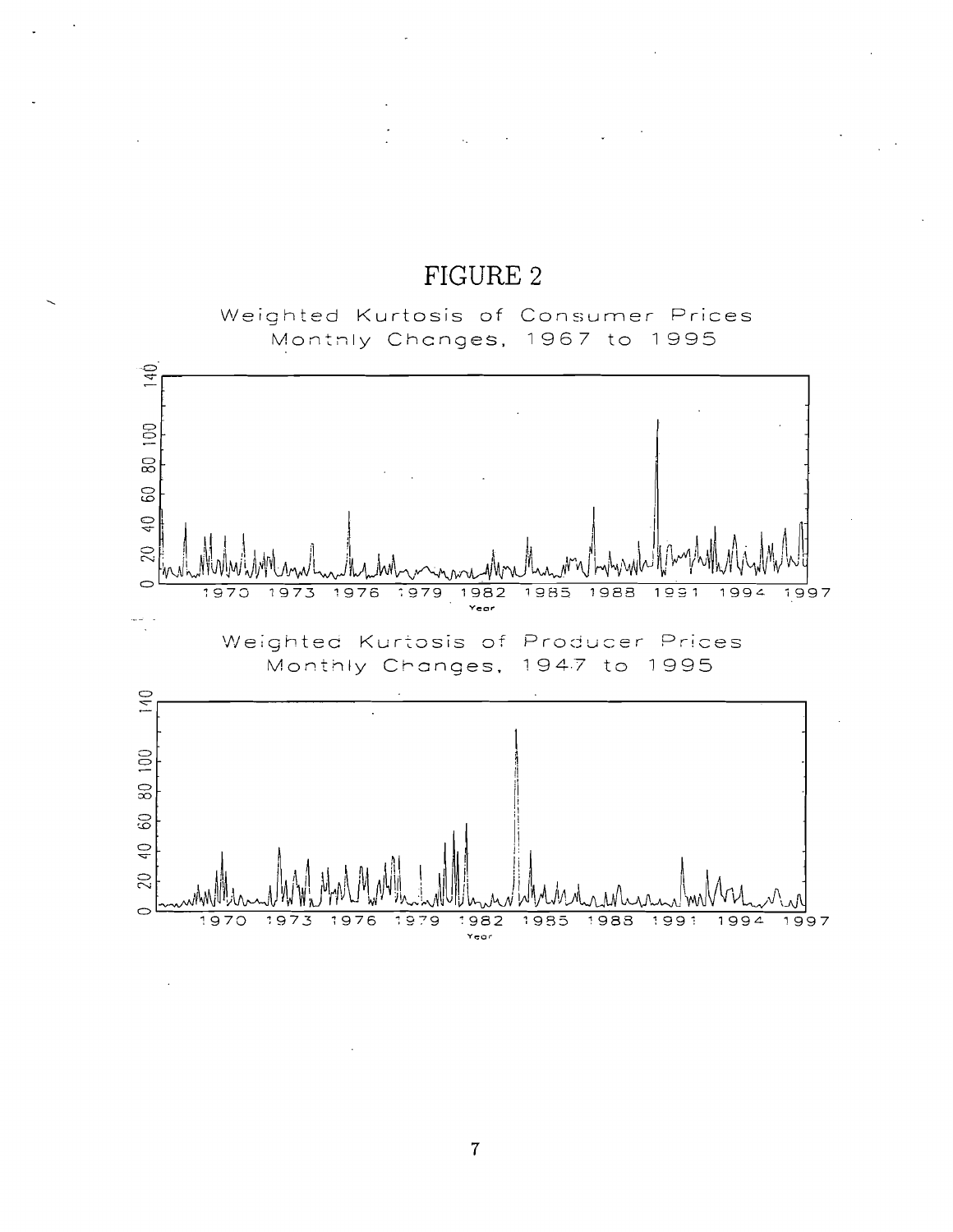the observed skewness.

One economic interpretation of these distributional. characteristics is that if price change is costly, we will not observe the distribution of desired price changes each month. If the size and timing of price changes are based on two-sided state-dependent rules, as in Caballero and Engel (1991), or Caplin and Leahy (1991), what we observe will depend on the rule used by the price-setter and the history of the shocks to desired prices. As a result, we will rarely see prices that exactly equal the price that would be set in the absence of any price-adjustment costs. The amount of noise decreases over longer periods, when each price has changed numerous times. But for high frequencies of one quarter or one month, the problem can be a'serious one.6

However, one need not necessarily attach oneself to a particular model of price-setting. behavior in order to accept our conclusions. It is well known that a mixture of random draws from normal distributions with differing variances will produce a leptokurtic sample. As a statistical matter, then, we can show that the mean price-change statistic is unlikely to provide the efficient estimate of inflation, regardless of the price setting model that is assumed.

We can think of two possible approaches to handling the problem. One would be to actually model price-setting explicitly using the theory as it has been worked out. But this has substantial drawbacks, as it requires that we actually estimate the time-varying price change rules themselves. alternative!^, we can treat the complication presented by state-dependent price change rules as a statistical sampling problem. We view the monthly, skewed distributions as small-sample draws from the longer-horizon (roughly) symmetrical population distribution. The fact that the population has such high kurtosis leads us to consider a family of estimators that are robust to the presence of fat tails, a topic to which we now turn.

 $6$ An alternative interpretation is implied by Balke and Wynne (1996), who show that a multi-sector, dynamic general equilibrium model with money and flexible prices can produce similar characteristics in an environment of asymmetric supply shocks. A distinguishing feature of this model is that the 'noise' in the estimator need not significantly diminish at lower frequencies.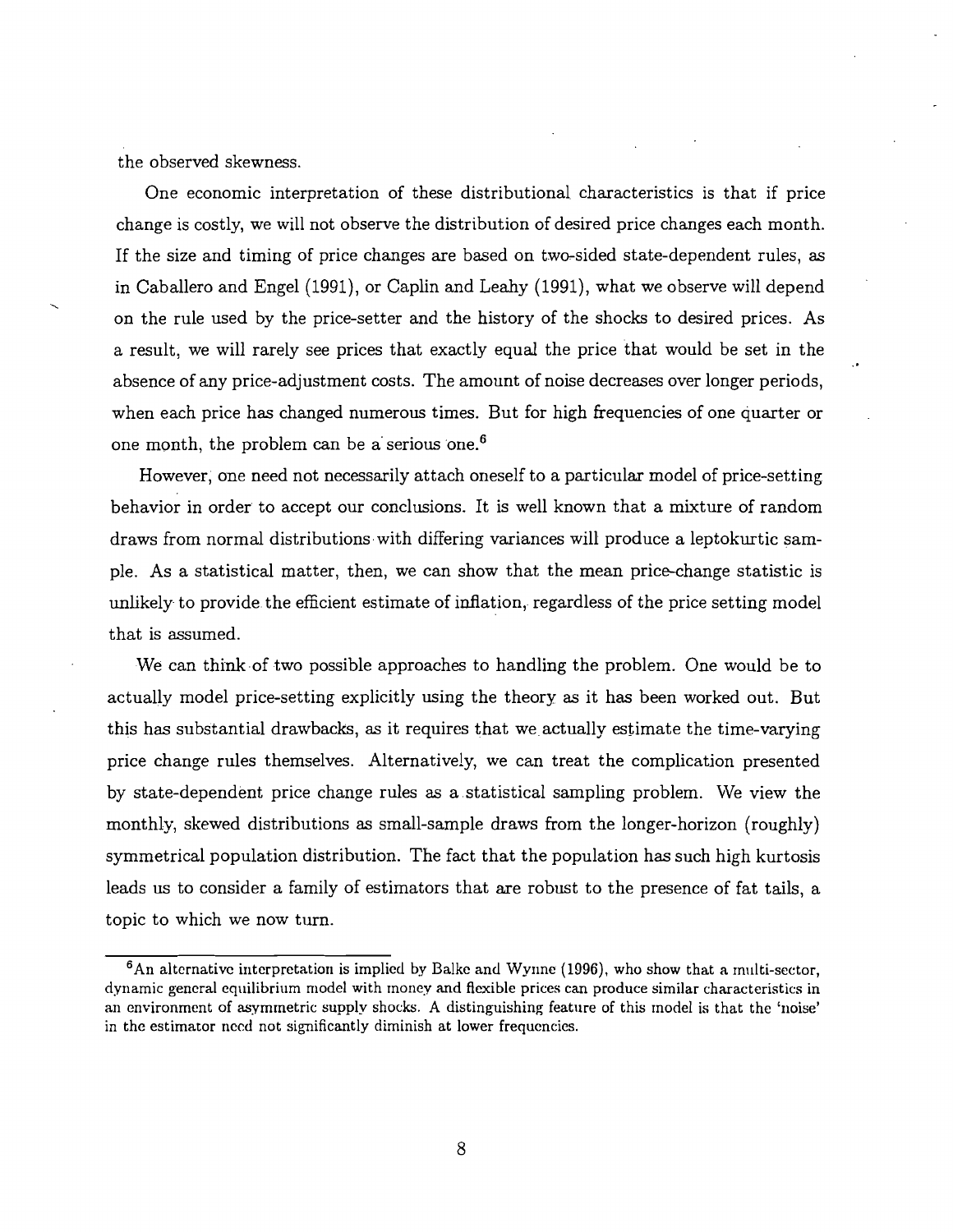# **3** Robust Estimation

We begin by assuming that we have available a sequence of samples from a symmetric distribution with an unknown, and possibly changing, mean. At issue is the efficient estimation of the mean. We consider a set of estimators called trimmed means, that average centered portions of the sample. The method of averaging is to order the sample, trim the tails of the sample distribution, and average what remains.

To calculate the (weighted)  $\alpha$ -trimmed mean, we begin by ordering the sample,  ${x_1, ..., x_n}$ , and the associated weights,  ${w_1, ..., w_n}$ . Next, we define  $W_i$  as the cumulative weight from 1 to *i*; that is,  $W_i \equiv \sum_{j=1}^{i} w_j$ . From this we can determine the set of observations to be averaged for the calculation: the *i's* such that  $\frac{\alpha}{100} < W_i < (1 - \frac{\alpha}{100})$ . We call this  $I_{\alpha}$ . This allows us to compute the weighted  $\alpha$ -trimmed mean as

$$
\bar{x}_{\alpha} = \frac{1}{1 - 2\frac{\alpha}{100}} \sum_{i \in I_{\alpha}} w_i x_i \tag{6}
$$

There are two obvious special cases. The first is the sample mean,  $\bar{x}_0$ , and the second is the sample median,  $\bar{x}_{50}$ .<sup>7</sup>

The efficient estimator of the mean, in the class of trimmed sample means, will depend on the characteristics of the data-generating process.<sup>8</sup> If, for example, the data are drawn from a normal distribution, then we know that the sample mean is the most efficient estimator. That is, the sample mean is the estimator that has the smallest small-sample variance.

iance.<br>But when the data are drawn from leptokurtic distributions — distributions with But when the data are drawn from leptokurtic distributions  $-$  distributions with much fatter tails than the normal  $-$  the sample mean will no longer be the most efficient estimator of the population mean, even in the class of trimmed sample means. It is relatively easy to see why this is so. With a fat-tailed distribution, one is more likely to obtain a draw from one of the tails of the distribution that is not balanced by an

<sup>&</sup>lt;sup>7</sup>See Stuart and Ord (1987) pg. 50-51 and particularly Huber (1981) for general definitions of limitedinfluence estimators and their properties.

 $\rm{^8}$ For cxample, Yulc and Kendall (1968) discuss the impact of changing kurtosis on the relative efficiency of the sample mean and the sample median. But we know of 110 general results concerning the relativc efficiency of trirnrncd-mean cstirnators.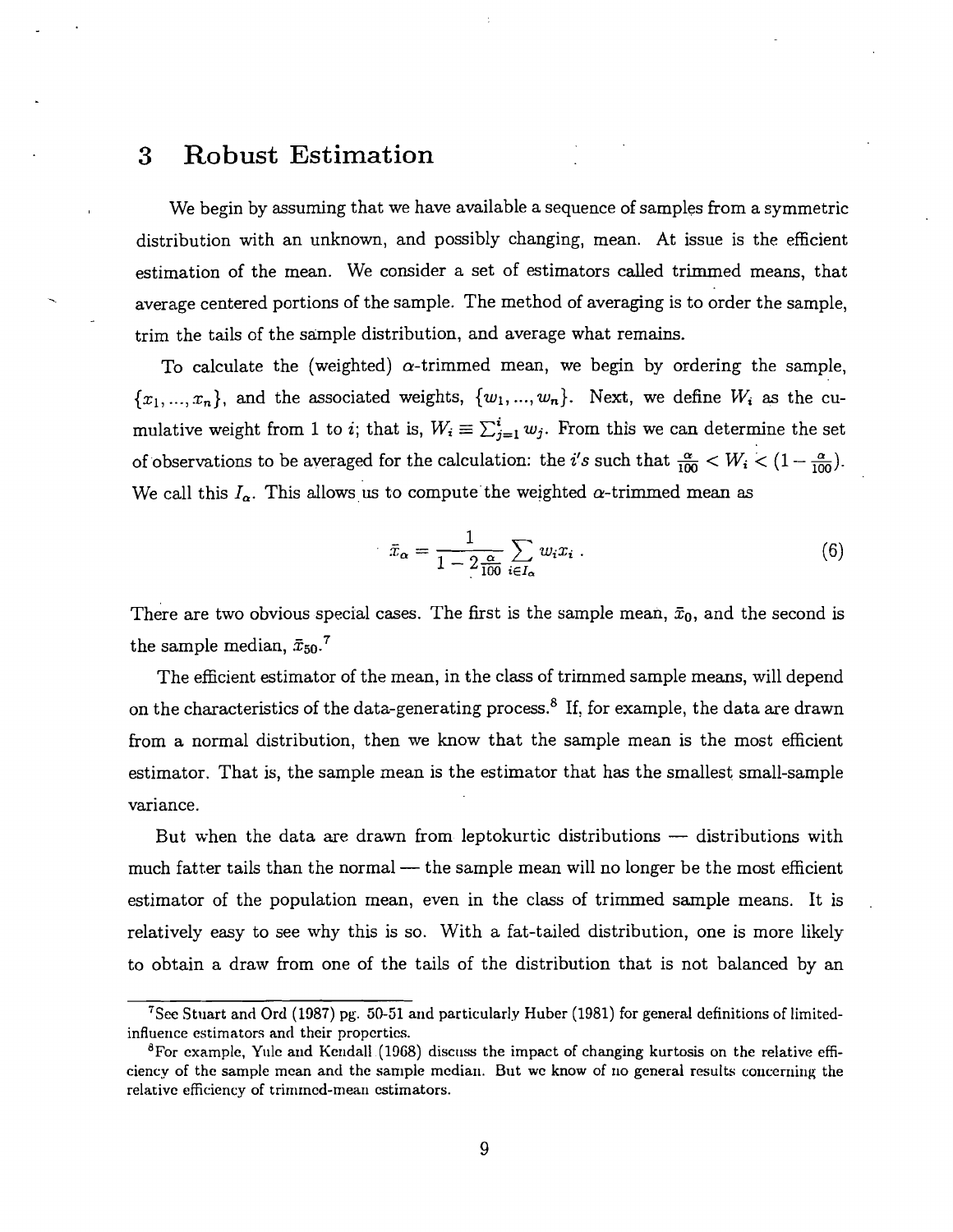equally extreme observation in the opposite tail. That is to say, as the kurtosis of the data-generating process increases, samples have a higher probability of being skewed. $^{9}$ 

The impact of kurtosis on the efficiency of trimmed-mean estimators is straightforward to demonstrate. To do so we construct a simple experiment in which we draw a series of samples from distributions with varying kurtosis and compute the efficiency of the entire class of trimmed-mean estimators, including the mean and the median.

In all of our experiments, the data-generating process is characterized by a two parameter distribution that is a mixture of two normals, one with unit variance, and one with changing variance. We consider a random variable  $z$ , such that

$$
z = s * y_1 + (1 - s) * y_2 , \t\t(7)
$$

where

$$
Pr(s = 1) = p,
$$
  

$$
y_1 \sim N(0, 1), \text{ and}
$$
  

$$
y_2 \sim N(0, A).
$$

With probability p draws come from a standard normal and with probability  $(1 - p)$ they come from a  $N(0, A)$ . The population mean,  $E(z)$ , is zero. The kurtosis of this distribution,  $\frac{E(z^4)}{E(z^2)^2}$ , varies with p and A:

$$
\mathcal{K}(A, p) = \frac{3p + 3(1 - p)A^2}{[p + (1 - p)A]^2} \,. \tag{8}
$$

We examine five cases, all with  $p = 0.90$ , and A set such that  $\mathcal{K} = (3, 10, 15, 20, 30)$ . In each of our experiments, we construct 10,000 replications of 250 draws each. We then compute the  $\bar{x}_{\alpha}$  for  $\alpha = \{0, 1, ..., 49, 50\}$ . This yields 10,000 estimates of all of the trimmed-mean estimators, which we label  $\bar{x}^j_\alpha$ . From these we compute the root-mean-

 ${}^{9}$ Bryan and Cecchetti (1996) demonstrate this point in another context. We can show that the standard deviation of the sample skewness increases with the kurtosis of the data-generating process.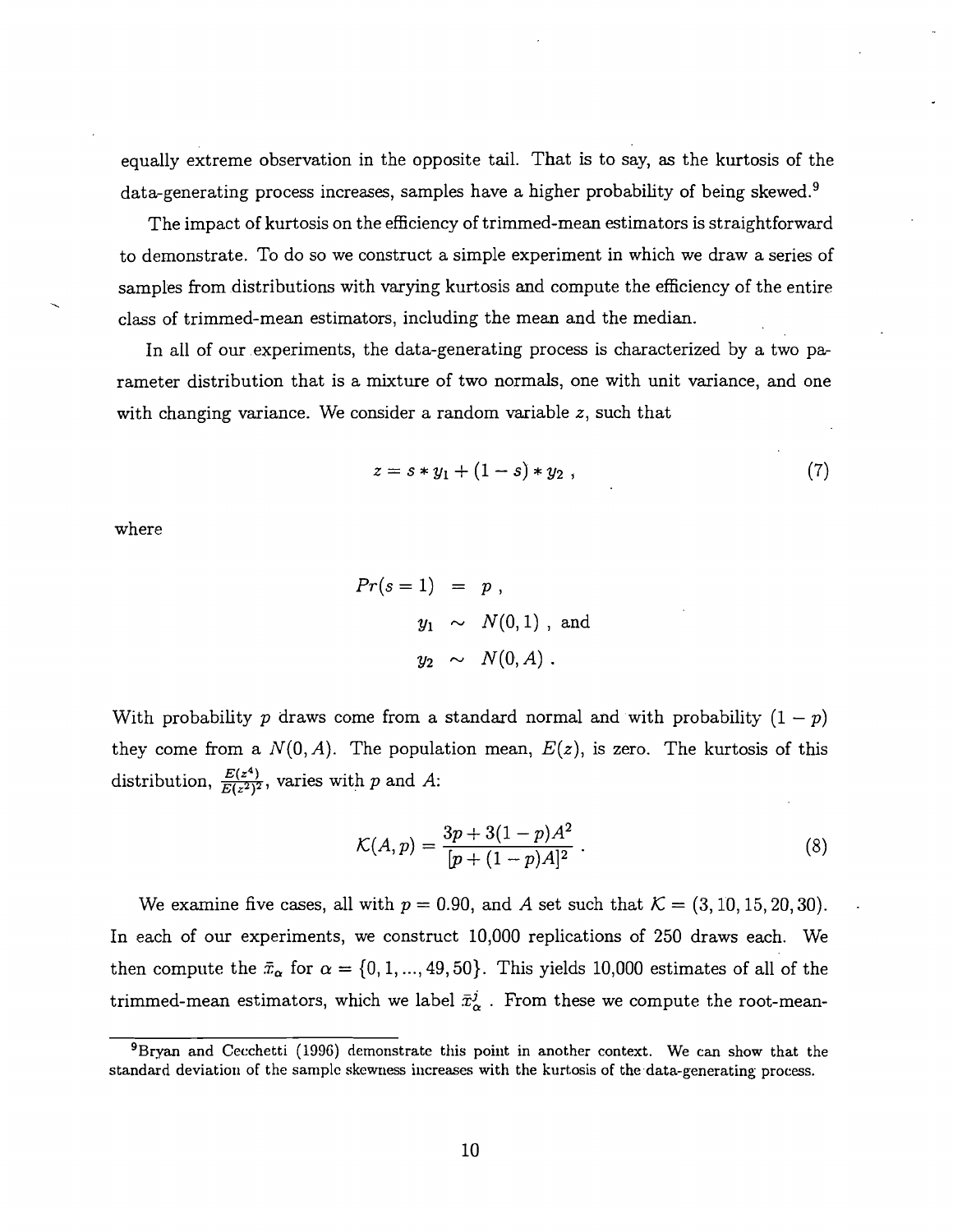square error (RMSE) and the mean absolute deviation (MAD). These are

$$
RMSE_{\alpha} = \sqrt{\frac{1}{N} \sum_{j}^{N} (\bar{x}_{\alpha}^{j})^{2}}
$$
(9)

 $(10)$ 

and

and  

$$
MAD_{\alpha} = \frac{1}{N} \sum_{j}^{N} |(\bar{x}_{\alpha}^{j})|.
$$

Figure 3 plots the RMSE<sub> $\alpha$ </sub> and the MAD<sub> $\alpha$ </sub> for experiments based on distributions with varying kurtosis,  $\mathcal{K}(A, p)$ . To adjust for the fact that the variance of the distribution also changes with A and p, we have normalized  $RMSE_0$  and  $MAD_0$  to one for each case. The results clearly show that the efficient trim — the trim that minimizes either the RMSE or results clearly show that the efficient trim  $-$  the trim that minimizes either the RMSE or<br>the MAD  $-$  increases with the kurtosis of the data generating process. As the kurtosis increases from **3** to 30, the efficient trim goes from 0 to 16%.

We caution that the results from these experiments are illustrative and apply only to the specific distributions we examine. We know of no general analytic result deriving the optimal trimmed mean estimator as a function of the moments of the underlying distribution and the size of the sample.

#### Efficient Estimation of Inflation: Preliminaries  $\overline{4}$

We have now established one property of price data and a related statistical fact. First, the cross-sectional distribution of price changes, both in the CPI and the PPI, is fat-tailed. Second, trimmed-means are the efficient estimator of the mean of a leptokurtic distribution. We now combine these two insights and ask what is the most efficient estimator of inflation?

We begin with a preliminary examination of the data using a simple Monte Carlo experiment based on actual price data. In order to judge efficiency, we need to have a measure of the population mean we are trying to estimate. Following Cecchetti (forthcoming), we choose the thirty-six month centered moving average of actual inflation. This is an approximation of the long-term trend in inflation that is likely to be what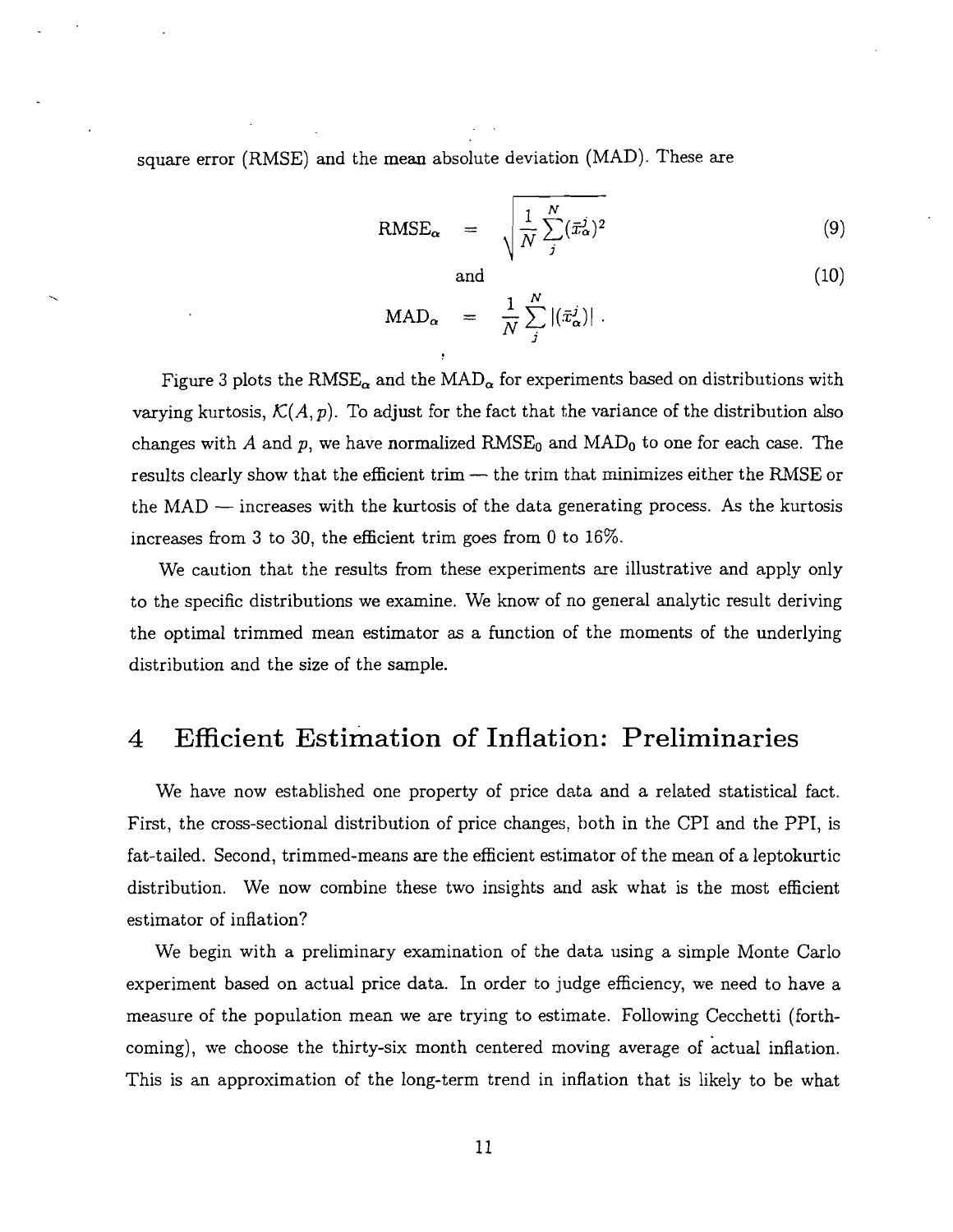FIGURE **3** 

RMSE of Trimmed Estimators **as** Kurtosis Changes



MAD of Trimmed Estimators as Kurtosis Changes

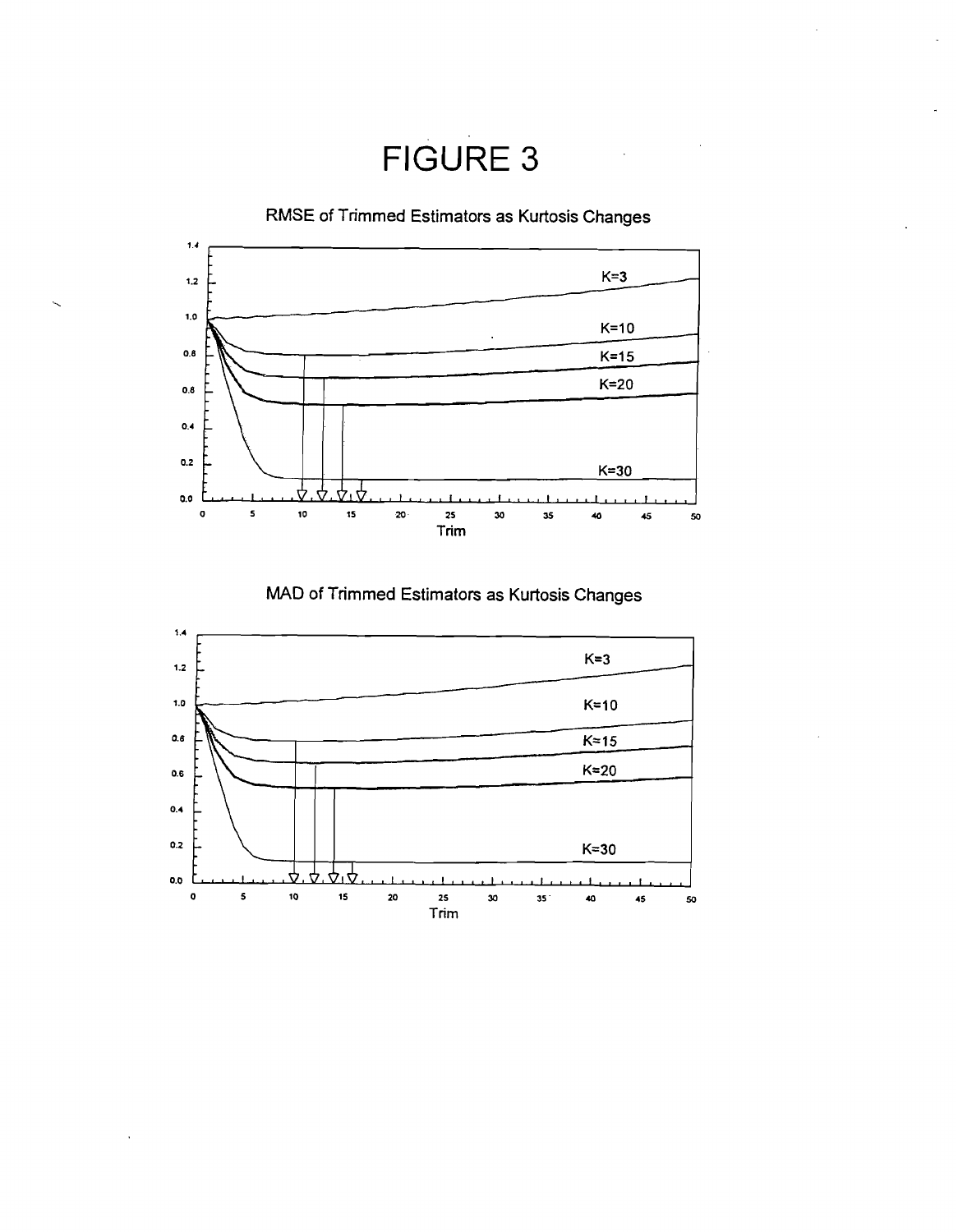# FIGURE. 4: Consumer Prices Efficiency of Trimmed Estimators, Monte Carlo Results

20.33



people have in mind when they attempt to construct measures they label core inflation.

To proceed, we take the deviation of monthly component price changes from this thirty-six month centered moving average of inflation. For the CPI, we use 36 components of the CPI-U over the period 1967.02 to 1997.04, with its 1985 weights. To simplify the experiments, we set the relative importances  $(r_{it})$  equal to the 1985 weights  $(w_i)$ , and leave them fixed throughout. For the PPI, we use a reduced set of 27 components also available over the 1967.02 to 1997.04 sample and their fixed 1982 weights. After subtracting each price change from the thirty-six month moving average change in the appropriate index, we have two matrices of relative price changes.

In each experiment, we randomly draw a series of samples by taking one observation for each of the component time-series - one draw from each column in the relative-pricechange matrix. This is a bootstrap procedure from which we generate 10,000 samples, each with 36 relative price changes-for CPI data, or 29 relative price changes for PPI data. We then compute the two measures of efficiency  $-$  the root-mean-squared error (RMSE) and the mean absolute deviation (MAD).

The results are reported in Figures 4 and 5. The weighted means are found to be the least efficient of all of the estimators. The efficiency of the inflation estimates greatly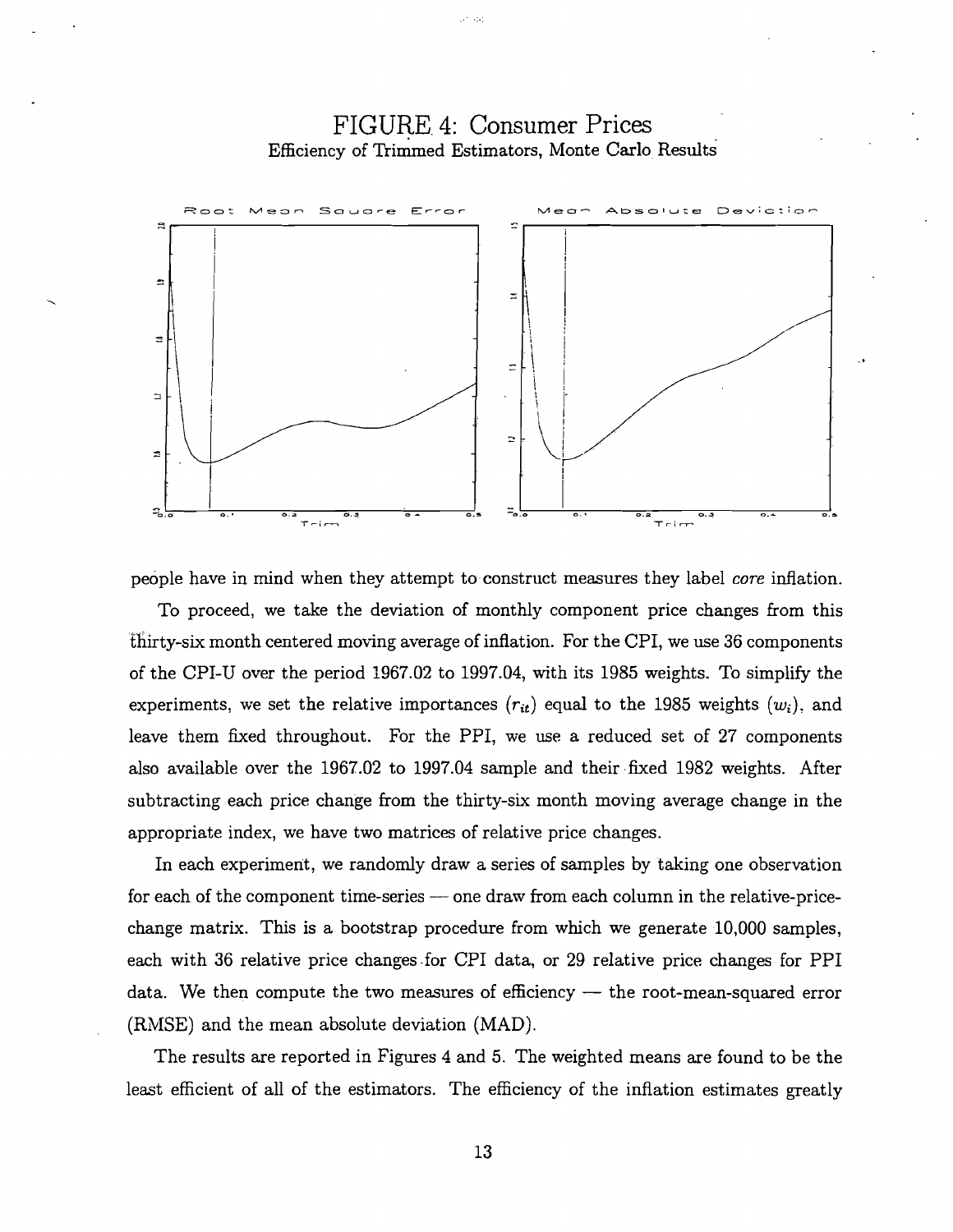

# FIGURE 5: Producer Prices Efficiency of Trimmed Estimators, Monte Carlo Results

improves with even very small trims from the sample. For example, in the case of the CPI, trimming **as** little **as 3%** from each tail of cross-sectional distribution improves the efficiency of the estimator by over 15%. The most efficient estimator for monthly CPI data was the 7% trimmed mean where the efficiency gain is approximately 20%, although trims in the neighborhood of this estimator perform nearly as well.<sup>10</sup>

For the PPI, however, much larger trims of the sample distribution are necessary to achieve the efficient estimator. The optimal trim, which occurs in the range of 40%, has an RMSE that is only one-third that of the sample mean!

 $10$ The technique we suggest here is appropriate for cases in which the price-change distributions are symnietrical on average. We know of instances where this is not the case. For example, Roger's (1997) examination of New Zealand price data reveals a persistent, positive skewness in the price change distribution that produces a bias in the trinimed estimators of the mean. Roger constructs trimmed estimators centered on the mean percentile, or the percentile of the distribution corresponding to the mean of the distribution. That is, for New Zealand price data, Roger trims the tails of the distribution asymmetrically, centering on the 57th percentile. In this way, the trimmed estimator is an unbiased estimate of the CPI trend in New Zealand. Roger's insight implies a procedure in which the trim and centering parameter are chosen jointly to minimize either the RMSE or MAD criterion, subject to the estimator being unbiased in the sample.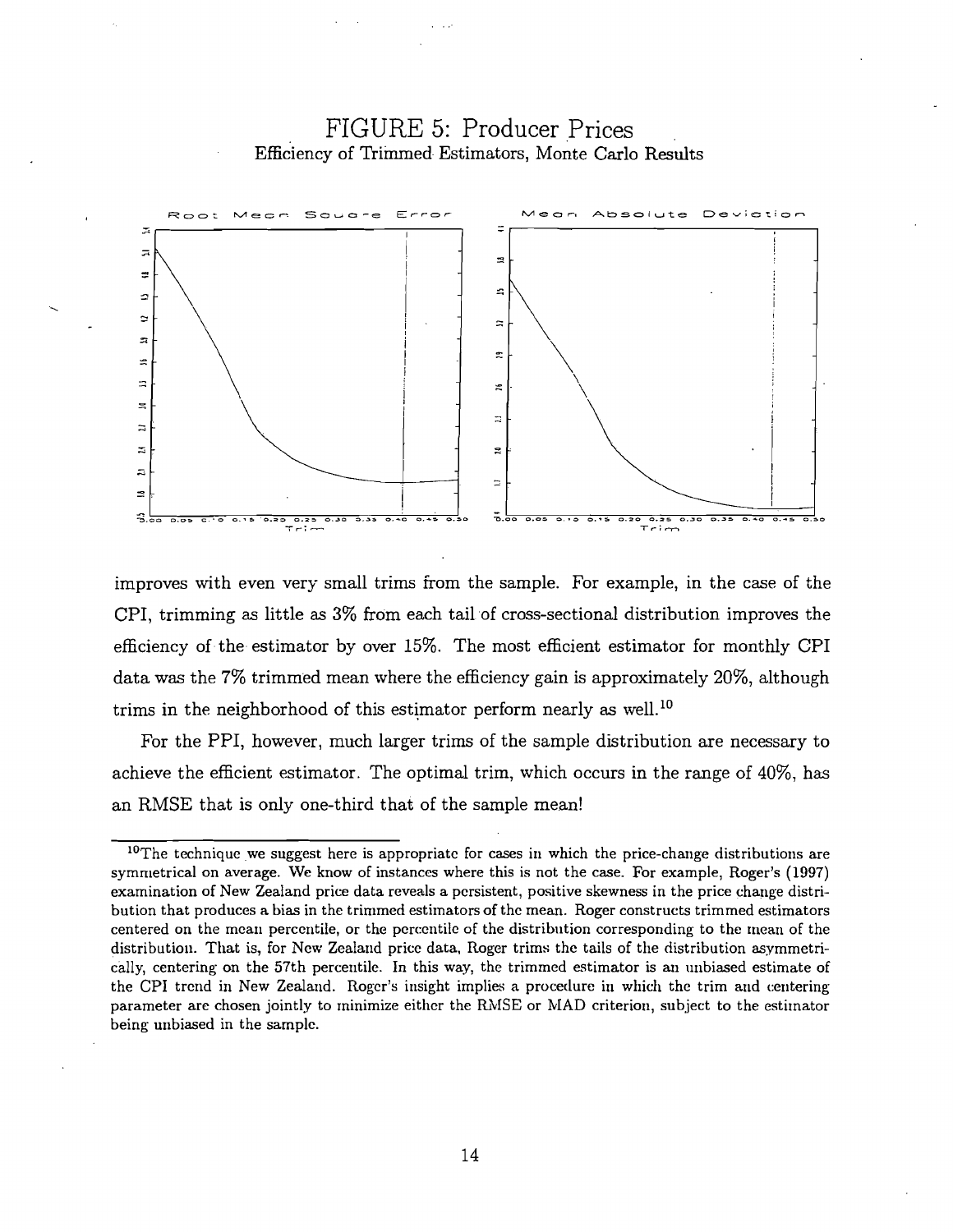#### Efficient Inflation Estimation: Historical Data  $\overline{5}$

We now move to a more complete examination of the actual data. Here we will compare the relative efficiency of trimmed estimators using the historical time series, taking account of the changes in the relative importances [the  $r_{it}$ 's in equation (2)] over taking account of the changes in the relative importances [the  $r_{it}$ 's in equation (2)] over<br>time. That is to say, we will compute the weighted distributions of inflation each month, where the weights vary based on changes in relative prices as well as the periodic rebasing done by the Bureau of Labor Statistics roughly once per decade.

In Section 5.1, we look for the optimal trimmed mean estimator using the entire 1967 to 1997 sample currently available. Are the results of the previous section robust to several obvious changes in methods? We examine three cases. In the first, reported in Section 5.2, we study more disaggregated CPI data over a shorter sample period. In Section 5.3. we look at the implications of changing the measurement benchmark from the thirty-six month centered moving average of actual inflation to moving averages of from twenty-four to sixty months. Finally, in Section 5.4, we study estimator stability by looking at optimal trims over varying sample periods. We conclude this section with a summary and comparison of the trimmed means with the inflation measures that arbitrarily exclude food and energy.

### 5.1 The Baseline Case

In this section we consider the time-series characteristics of the trimmed-mean estimators. We calculate the RMSE and the MAD for each trimmed estimator using monthly historical component price data. That is, we compute the trimmed-mean estimators of inflation month-by-month, and compare their deviations from the centered thirty-six month moving average. The results, reproduced in Figure 6 for the CPI, and Figure 7 for the PPI, are virtually identical to those in the Monte Carlo experiments shown in Figures 4 and  $5.11$ 

It is easy to see how much inflation measures are stabilized by trimming. Figure 8

<sup>&</sup>lt;sup>11</sup>Throughout this section, the PPI data set uses a set of components that varies from 29 to 31 in number, depending on data availability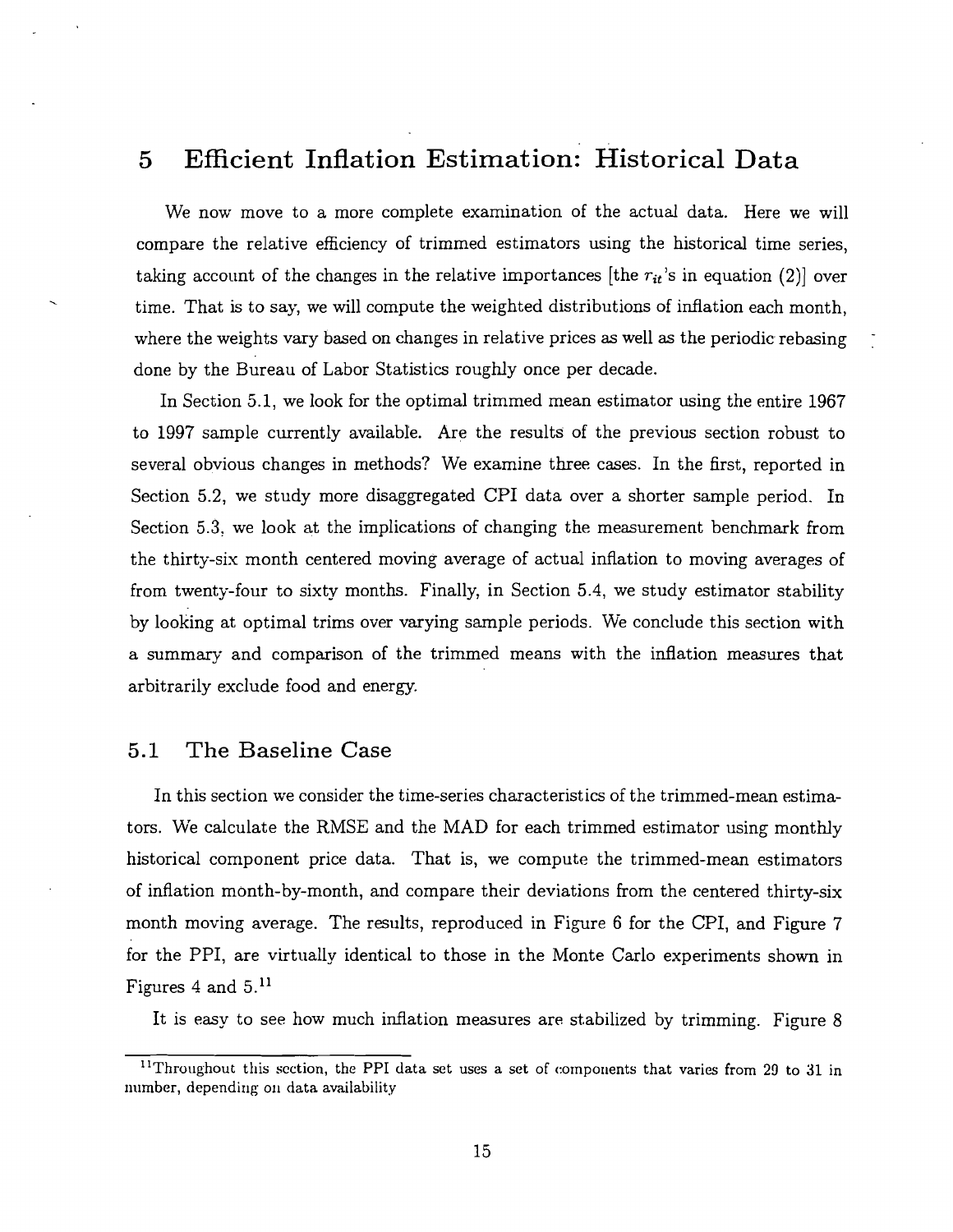

 $\mathbb{R}^2$ 

Sales Contractor

 $\mathcal{L}^{\text{max}}$ 





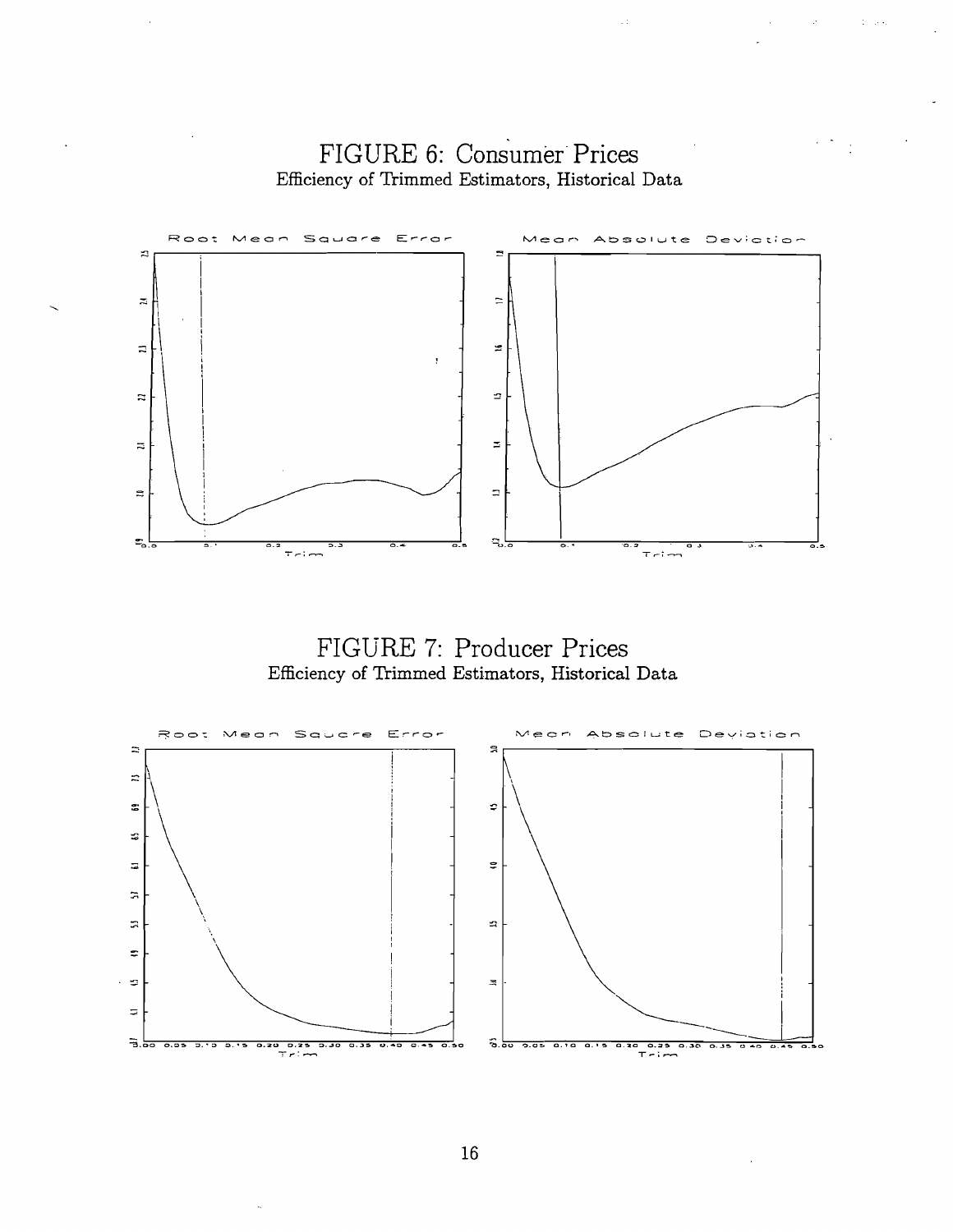

# Monthly PPI Estimators

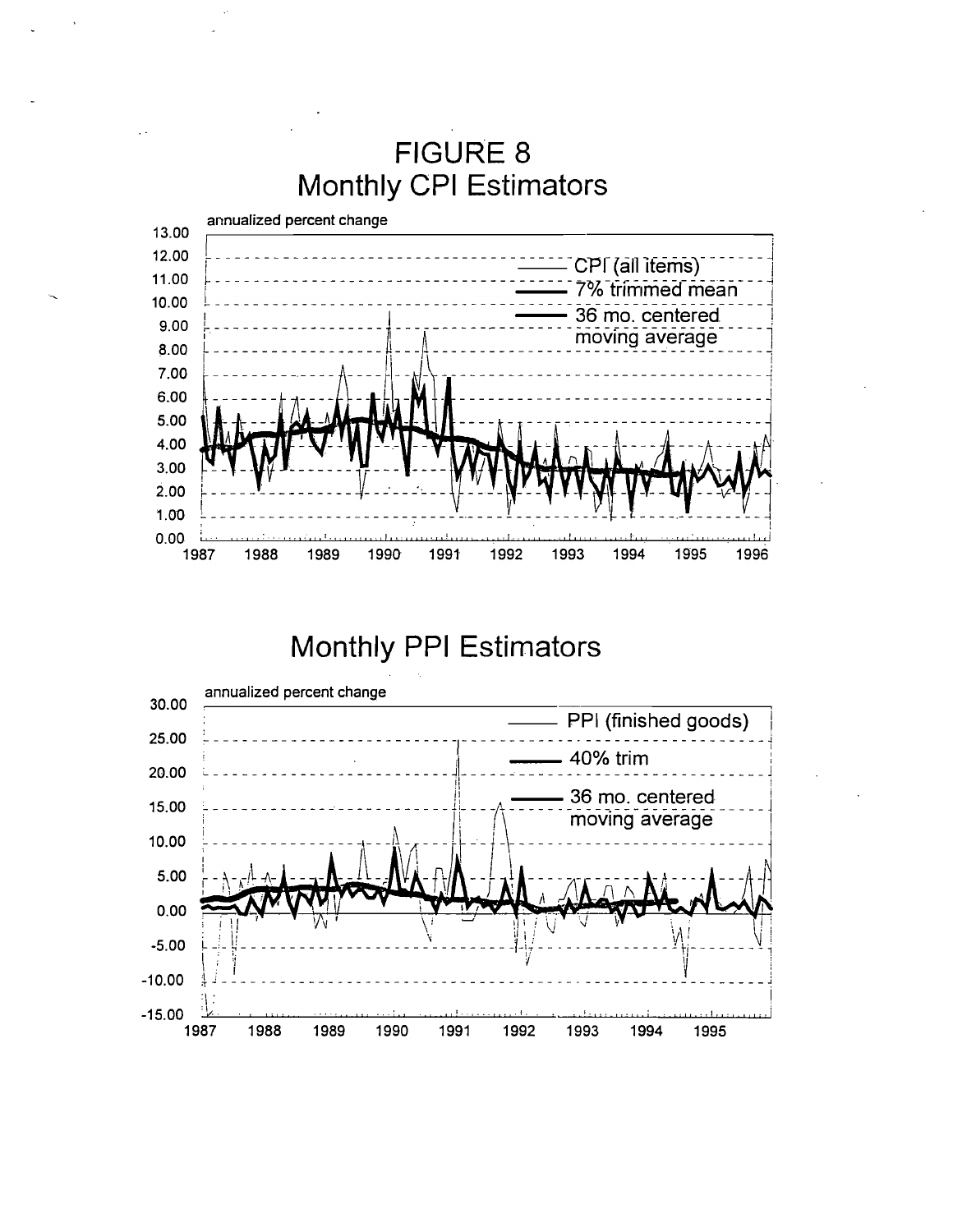|                         | <b>CPI</b>   |       | PPI          |            |
|-------------------------|--------------|-------|--------------|------------|
|                         | 1967 to 1997 |       | 1967 to 1997 |            |
|                         | <b>RMSE</b>  | MAD   | <b>RMSE</b>  | <b>MAD</b> |
| Mean $(\bar{x}_0)$      | 2.50         | 1.76  | 6.91         | 4.27       |
| ex Food& Energy         | 2.31         | 1.62  | 4.14         | 2.55       |
| Median $(\bar{x}_{50})$ | 2.04         | 1.51  | 3.98         | 2.55       |
| Optimal Trim            | 1.93         | 1.31  | 3.80         | 2.52       |
| Trim at Opt.            | 9%           | $9\%$ | 40%          | 45%        |

Table 2: Comparison of Inflation Estimators

**AU values are computed from monthly changes as annual rates. Deviations are from the 36month centered moving average.**  The optimal trim is the trim that minimizes either  $RMSE_{\alpha}$  or  $MAD_{\alpha}$ .

plots the mean, the thirty-six month centered moving average, and the efficient trimmed estimator for monthly CPI and PPI data for the January **1990** to December **1996** period.

Table **2** compares the properties of a number of commonly used estimators for consumer and producer price inflation. Focusing first on the CPI, we note that excluding food and energy produces little improvement in efficiency. The CPI excluding food and energy is only slightly more efficient than the CPI-U itself, reducing the RMSE from 2.50 to **2.31.** But trimming clearly helps. Trimming **9%** of the cross-sectional distribution of consumer prices reduces the RMSE by just under 23 percent.<sup>12</sup>

For producer prices, the improvements are even more dramatic. Using the long sample period, we find that trimming **40%** of the distribution from each tail improves the RMSE by over **45** percent. Excluding food and energy from the PPI reduces the RMSE by less than **40** percent. **l3** 

<sup>&</sup>lt;sup>12</sup>Bryden and Carlson (1994) also note that this trim produces the minimum time-series variance of any trimmed-mean estimator ovcr the **1967** to **1994** period.

 $13A$  common technique for reducing the noise in the high frequency inflation estimates uses timeseries averages. We have conducted experiments that combine trimming with timc-averaging. We note that averaging the component price change data prior to trimming, or  $pre-trim average$ , decreases the amount of trimming necessary to produce a minimum RMSE estimator of the inflation trend. For example, using thrce-month avcragc price changes of component CPI data, the minimum RMSE of the inflation trend is found by trimming *6%* from the tails of thc pricc change distribution, compared to the 9% trims required of monthly data. Similar results were found for *post-trim* averages, where we average the monthly trimmed means. That is, if we calculate the trimmed estimators, and compute a 3-month average of that result, the minimum RMSE estimate of the inflation trend is found by trimming  $6\%$  from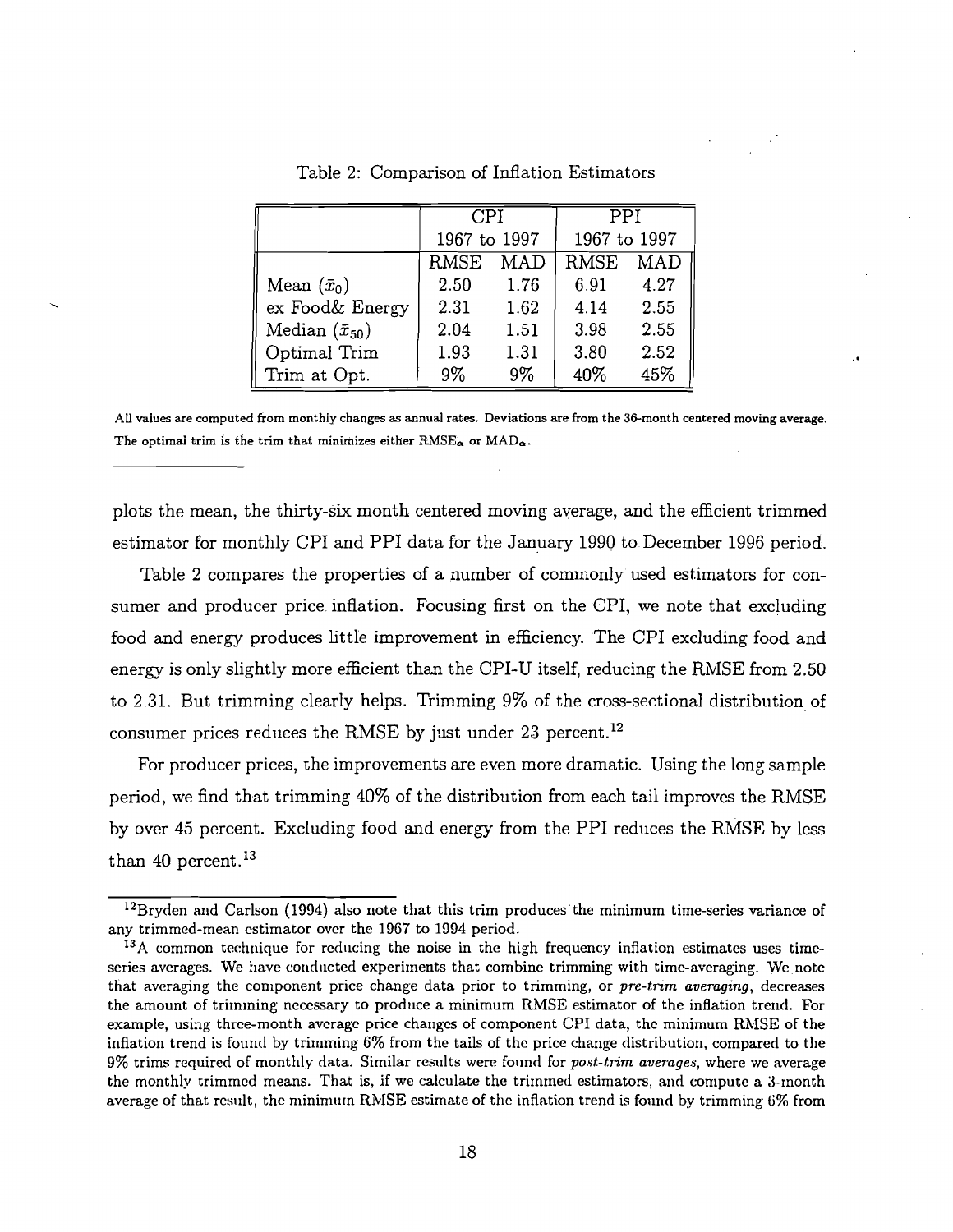### 5.2 More Disaggregated Data

The price statistics are collected at a much more disaggregated level than what we have used thus far. Does the optimal trim change with the level of aggregation? The experiments in Section **3** suggest that the answer to this question will depend on what happens to the kurtosis of the cross-section distribution of price changes as we vary the level of aggregation.

To examine this issue, we assembled a data set composed of between 142 and 175 components of the CPI-U from 1978 to 1996. The number of series (and the relative importance of each series) varies each month depending on availability. The weighted kurtosis of these data is much higher than that for the 36 component dataset examined in the previous section. For monthly changes, for example, Table 1 reports that inflation in the 36 components of the CPI-U.has median kurtosis of 9.68. By contrast, the kurtosis in the more disaggregated data set has a median cf 43.1!

As in Section 5.1, we construct, using historical data, the RMSE and MAD for each of the trimmed estimators, from  $\alpha = 0$  to 50. These provide a gauge of the efficiency gains from trimming the outlying tails of the price-change distribution. The results in Figure 9 confirm that, in the case of consumer prices, the efficient estimation of inflation requires more trimming when more disaggregated data are used. In this experiment, the optimal trim is 16%, at which point the RMSE is cut nearly in half. But again, virtually any trimming helps. For example, trimming  $9\%$  from each tail  $-$  the optimal amount for the 36 component data set  $-$  reduces the RMSE by about 40%.

The practical implications of this exercise are fairly important. We have found that since the kurtosis of the price-change distributions depends on the level of disaggregation, so does the optimal trim. As a result, implementation of these techniques for the production of a core inflation index will depend critically on the exact dataset used.

each tail of the price change distribution. Even at relatively low frequencies, some amount of trimming of the price change distribution secms warranted. For example, using a 6-month component price change and a 6-month average of the trimmed estimators, the minimum RMSE estimator of the CPI trend is obtained by trimming 5% from each tail of the price change distribution. These alternative smoothing techniques address a somewhat different question from the one posed in this paper: How much new information does a monthly price report contain? We leave the investigation of this important area for future research.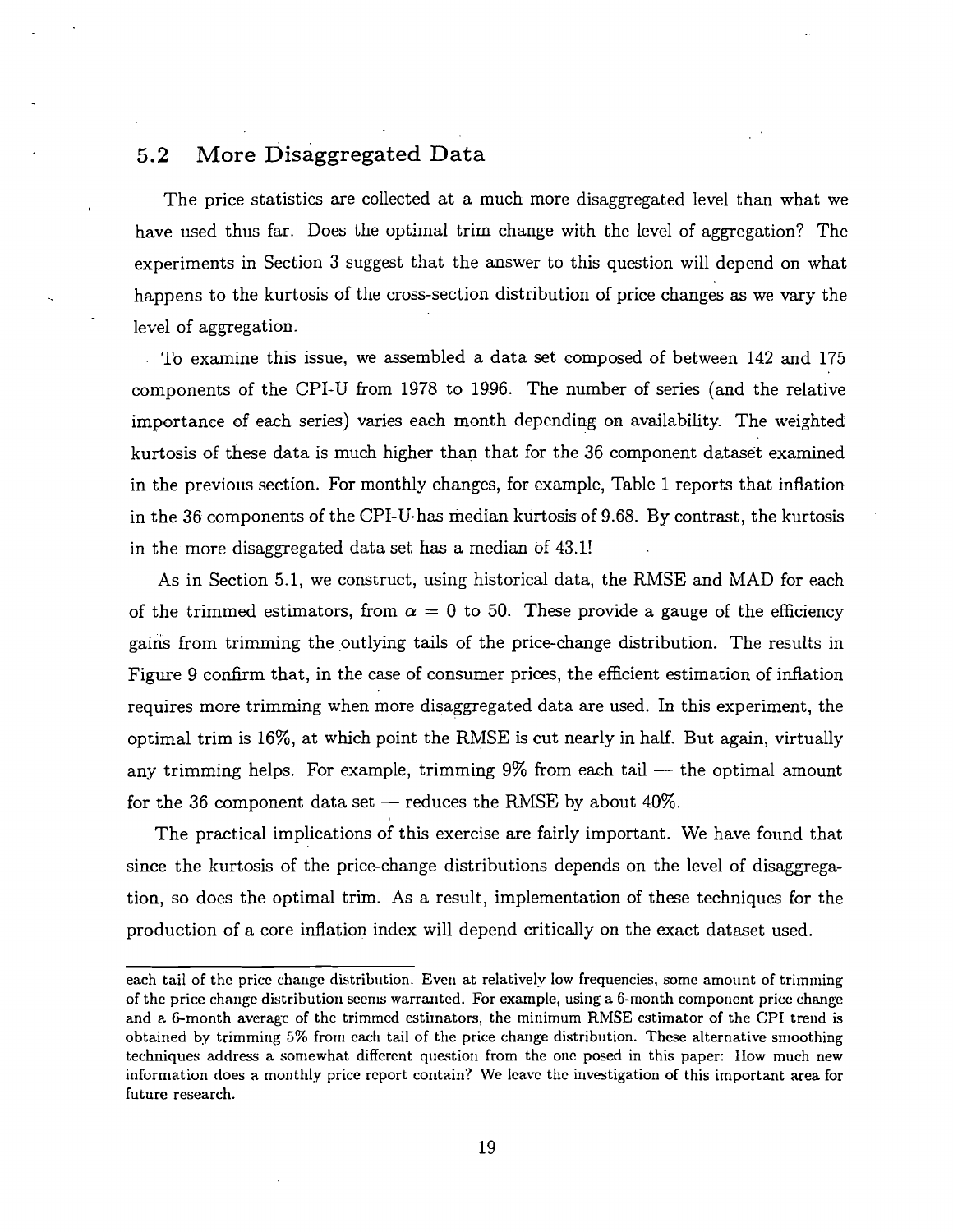## FIGURE 9: Consumer Prices, 142 to 175 Components Efficiency of Trimmed Estimators; Historical Data



### 5.3 Changes in the Benchmark

As we noted at the outset of the previous section, in order to assess efficiency, we must specify a goal: What is it we would ideally like to measure? Our second robustness check involves deviating from the thirty-six month centered moving average as the benchmark.

Table 3 reports optimal trims as a function of the length of the moving average specified for the benchmark, similar to those in Sections 4 and 5.1 for the optimal trim. Included are the optimal trims using the Monte Carlo methods, as well as those for the historical data. The table also reports an informal confidence interval constructed as the set of trims with RMSE or MAD within five percent of the minimum. For example, using the historical data in the case of the 36 components CPI data and the thirty-six month centered moving average benchmark, the minimum RMSE of 1.93 occurs at a trim'of 9% (see Table 2). The fourth line in the first bottom panel of Table 3 reports that all of the trims between 5% and 48% have an RMSE below  $1.93*1.05=2.03$ .<sup>14</sup>

Several patterns emerge from these results. First, the 'point estimate' of the optimal trim does not vary as we change the benchmark. But the approximate confidence intervals

 $14$ Note that there is no reason for the approximate confidence intervals to be either symmetrical or continuous. The ones reported in Table 3 all happen to be continuous.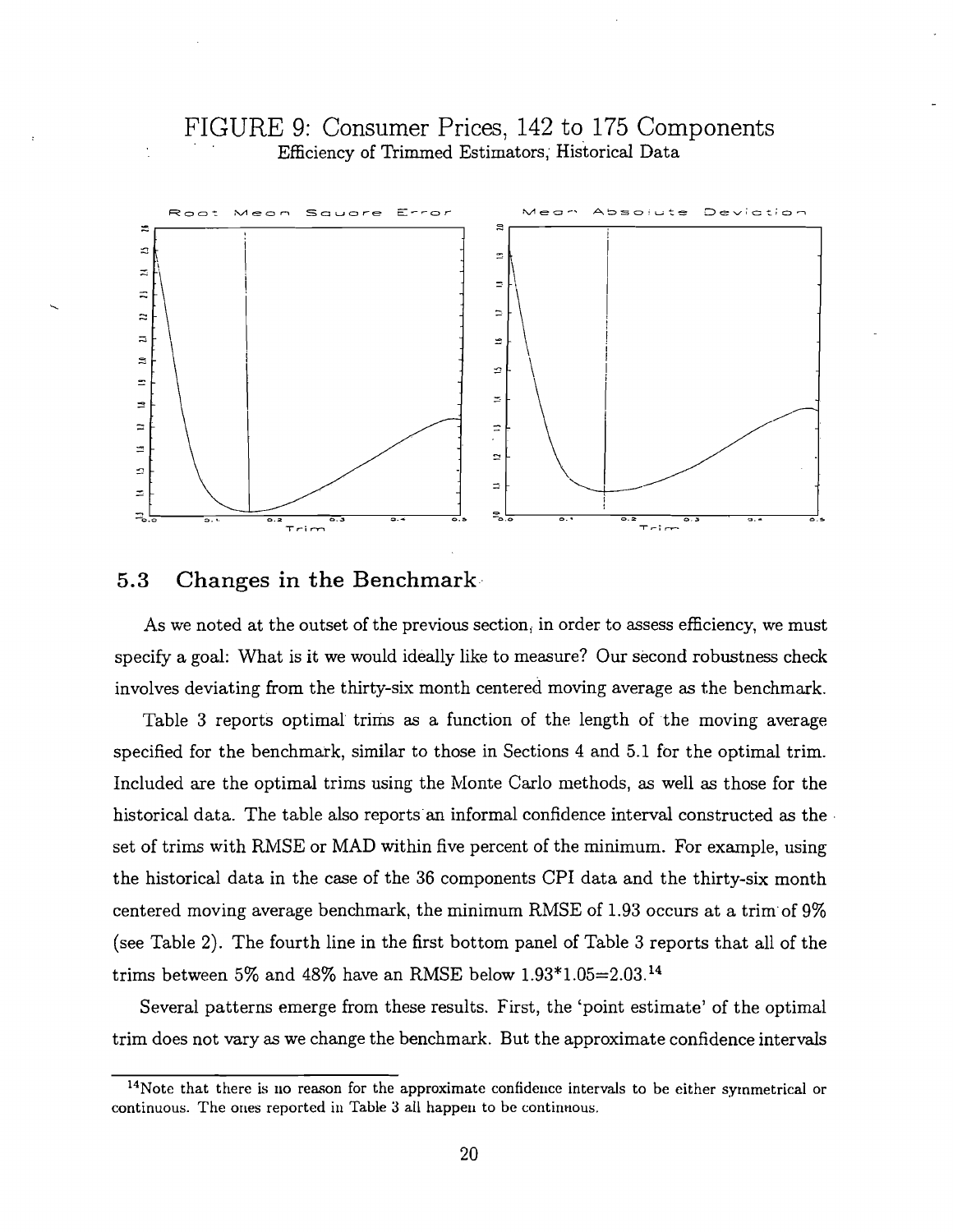|    | CPI          |              | PPI <sub>1</sub> |              |  |
|----|--------------|--------------|------------------|--------------|--|
| MA | <b>RMSE</b>  | MAD          | <b>RMSE</b>      | MAD          |  |
| 24 | 0.07         | 0.07         | 0.43             | 0.45         |  |
|    | (0.03, 0.35) | (0.03, 0.17) | (0.31, 0.50)     | (0.33, 0.50) |  |
| 36 | 0.07         | 0.07         | 0.41             | 0.43         |  |
|    | (0.03, 0.44) | (0.03, 0.17) | (0.31, 0.50)     | (0.33, 0.50) |  |
| 48 | 0.06         | 0.07         | 0.43             | 0.46         |  |
|    | (0.03, 0.42) | (0.03, 0.17) | (0.31, 0.50)     | (0.34, 0.50) |  |
| 60 | 0.06         | 0.07         | 0.42             | 0.45         |  |
|    | (0.03, 0.41) | (0.03, 0.17) | (0.30, 0.50)     | (0.33, 0.50) |  |

## Monte Carlo Results

Table 3: Optimal Trim for Changes in the Benchmark

# Historical Data

 $\tilde{\mathcal{Z}}$ 

|     | <b>CPI</b>    |              | PPI                 |              | CPI                   |              |  |
|-----|---------------|--------------|---------------------|--------------|-----------------------|--------------|--|
|     | 36 Components |              | 29 to 31 Components |              | 142 to 175 Components |              |  |
|     |               | 1967 to 1997 |                     | 1967 to 1997 |                       | 1978 to 1996 |  |
| MA. | RMSE          | MAD          | RMSE                | MAD          | RMSE                  | MAD          |  |
| 24  | 0.09          | 0.09         | 0.40                | 0.45         | 0.14                  | 0.16         |  |
|     | (0.05, 0.25)  | (0.05, 0.17) | (0.25, 0.49)        | (0.30, 0.50) | (0.08, 0.23)          | (0.09, 0.24) |  |
| 36  | 0.09          | 0.09         | 0.40                | 0.45         | 0.16                  | 0.17         |  |
|     | (0.05, 0.48)  | (0.05, 0.19) | (0.25, 0.50)        | (0.31, 0.50) | (0.10, 0.24)          | (0.11, 0.26) |  |
| 48  | 0.09          | 0.09         | 0.43                | 0.45         | 0.17                  | 0.17         |  |
|     | (0.05, 0.50)  | (0.05, 0.21) | (0.25, 0.50)        | (0.29, 0.50) | (0.11, 0.25)          | (0.12, 0.25) |  |
| 60  | 0.09          | 0.09         | 0.43                | 0.49         | 0.18                  | 0.18         |  |
|     | (0.05, 0.50)  | (0.05, 0.23) | (0.25, 0.50)        | (0.27, 0.50) | (0.12, 0.26)          | (0.12, 0.28) |  |

**Numbers in parentheses are trims with RMSE or MAD within 5% of the value at the minimum. Monte Carlo experiments use 10,000 replications.**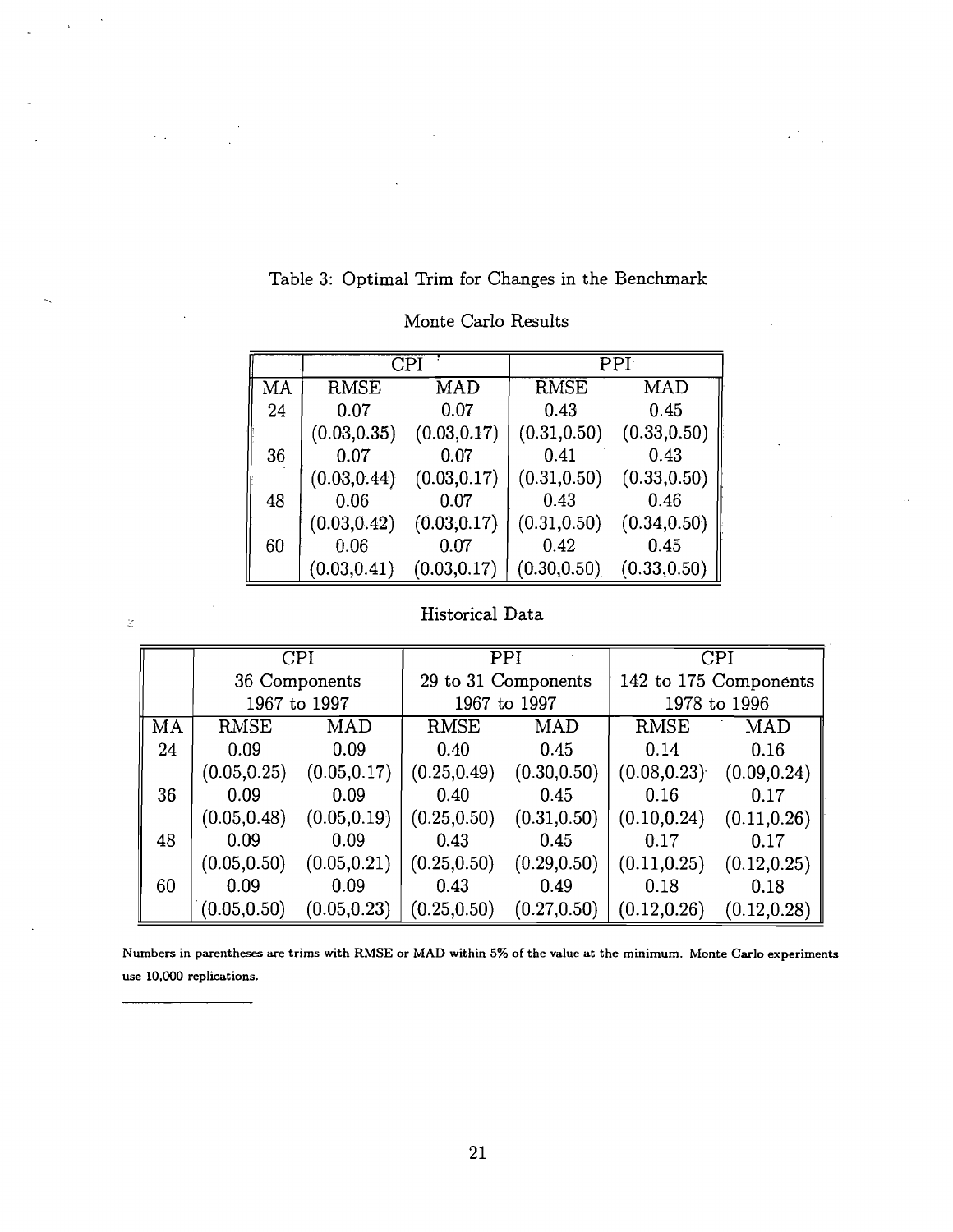# FIGURE 10: Consumer Prices, 36 Components Efficiency of Trimmed Estimators, Changing Sample



have a tendency to grow as the degree of the moving average increases. Second, for the PPI, there is little difference between the 'optimal trim' and the median. In all cases but one, the R%ISE and MAD of the median are well within the 5% standard. Finally, for CPI at both levels of aggregation there is a large benefit to trimming a small amount.

### **5.4** Variations in the Sample Period

Next, we examine the sensitivity of the results to the sample period.. This is analogous to asking whether the underlying distributional characteristics of the data are stable. To do this, we perform a series of Monte Carlo experiments comparable to those in Section 4, but instead of using the full sample from which to draw, we use rolling ten year samples. For example, in the case of the CPI we compute the optimal trim based on data from 1967 to 1976, then from 1968 to 1977, moving forward twelve months at a time.

Figures 10 and 11 report the results of these experiments. Each figure has a horizontal line at the optimal trim calculated using the full sample, together with a second line plotting the optimal trim based on each of the ten year samples. The horizontal axis shows the final date of the sample. To give some sense of precision, the X's in the figures represent the approximate confidence intervals constructed as all of the trims such that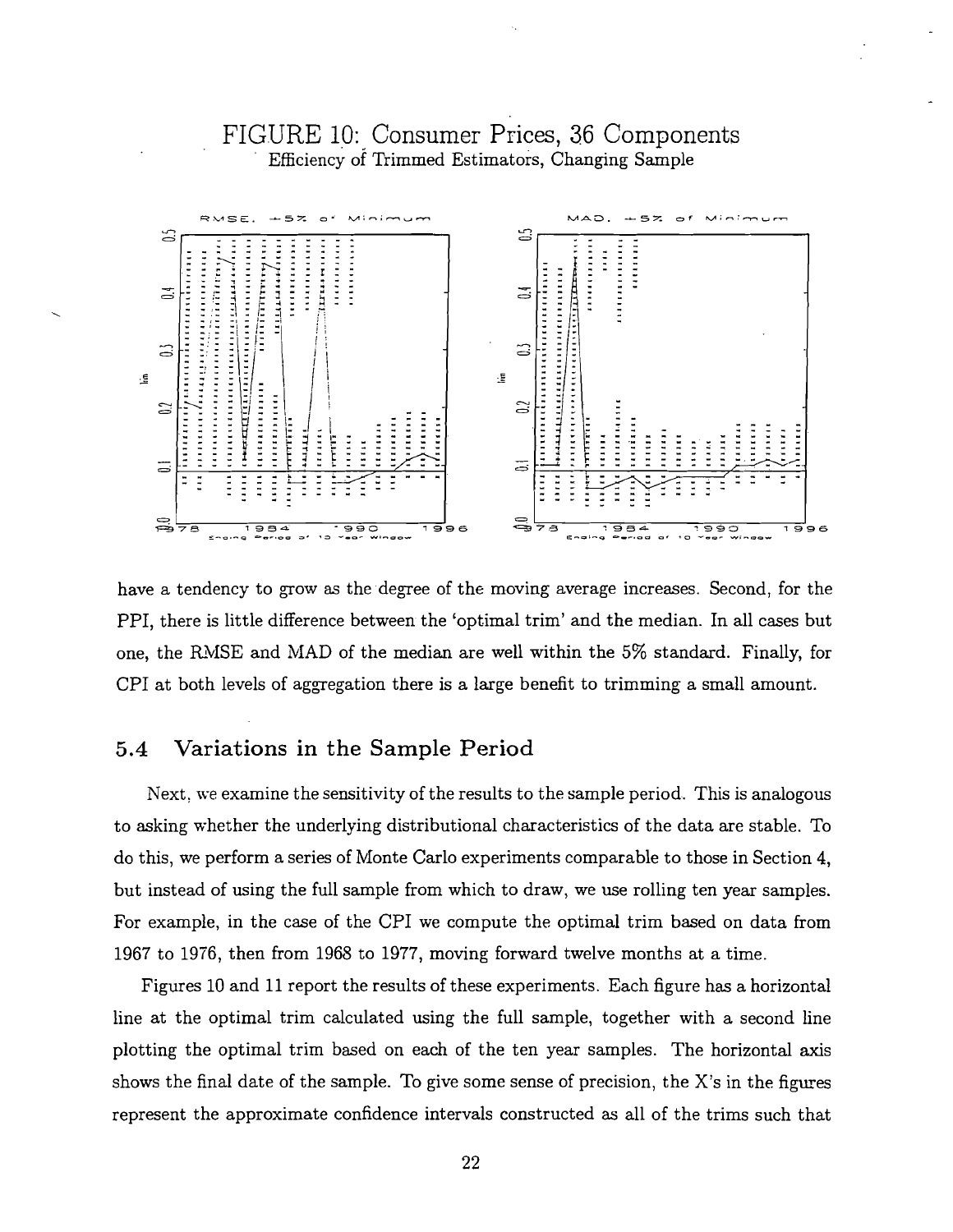# FIGURE 11: Producer Prices Efficiency of Trimmed Estimators, Changing Sample



the criterion, RMSE or MAD, is within 5 percent of the minimum.

The RMSE and MAD of the optimal full-sample trim are nearly always within 5 percent of the minimum value for the 10 year sub-samples. In fact, for the CPI, using the mean absolute deviation (MAD) criteria, the optimal trim is never outside of this rough confidence bound. For the PPI, there are thirty-six 10 year sub-periods. Using the RMSE criteria, the optimal full sample trim of 40 percent is within the confidence band in **33** of the 36 cases.

#### 5.5 Summary and Comparisons

Given that the "CPI excluding food and energy" is the measure of core inflation in common use, it is useful to compare this measure of core inflation to ours. We do this is two ways. First, we **ask** which components we are trimming. And second, we look at a closer comparison of various candidate measures based on the RMSE criteria used above.

Table 4 examines which components we are trimming. For each month, we counted the frequency at which some portion of the weight of each component was trimmed using the optimal trim —  $9\%$  for the CPI and  $40\%$  for the PPI. We also note which components are systematically excluded by the 'ex food and energy' measures (highlighted in bold-faced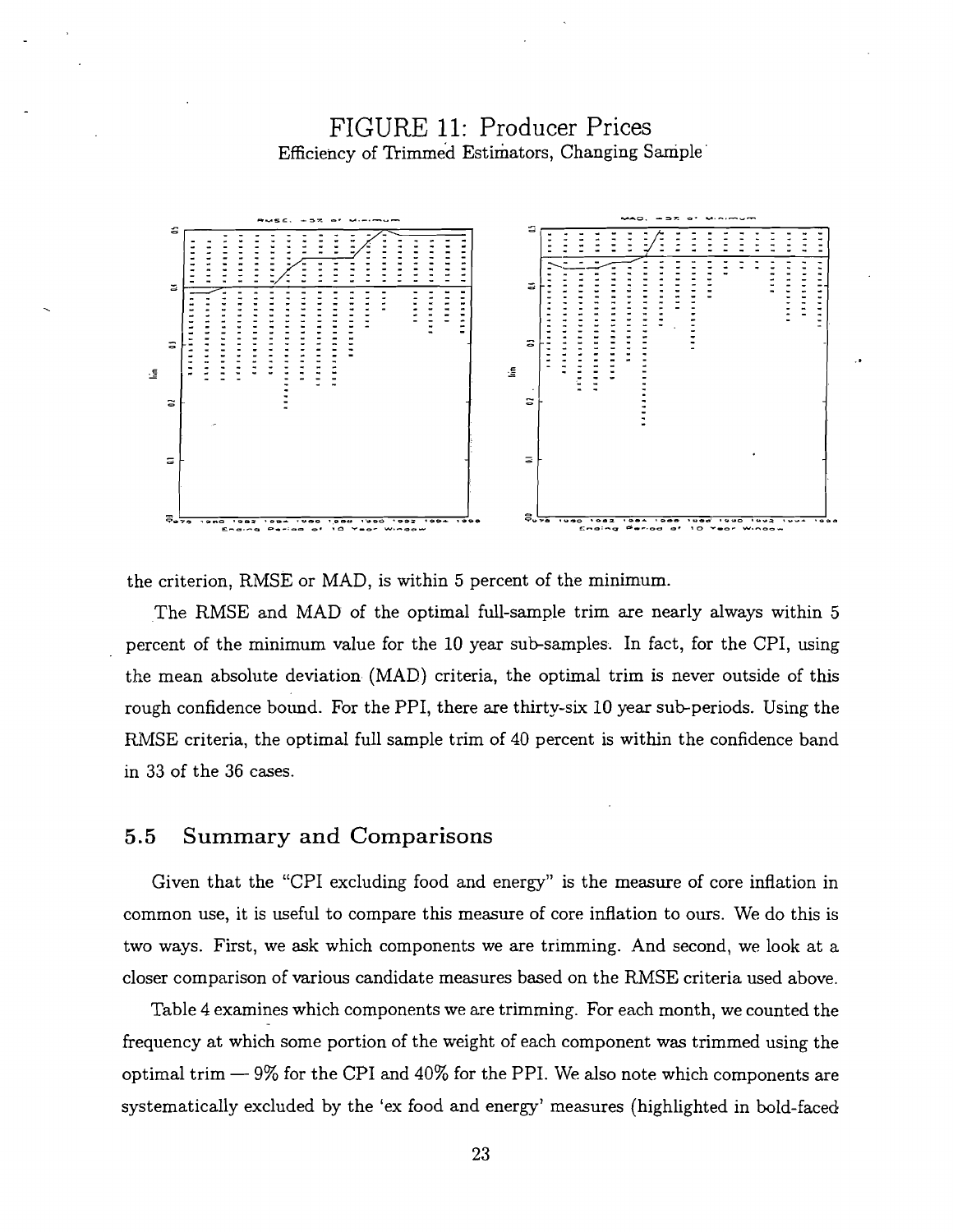|                                               |            | Percent of Sample   |
|-----------------------------------------------|------------|---------------------|
|                                               | Average    | period that a       |
|                                               | Relative   | portion of the good |
| CPI Component                                 | Importance | is trimmed          |
| Fruits and vegetables                         | 2.26       | 69.61               |
| Motor fuel                                    | 3.82       | 67.13               |
| Fuel oil and other household fuel commodities | 0.80       | 59.94               |
| Used cars, etc.                               | 2.27       | 58.84               |
| Infants and toddlers apparel                  | 0.11       | 54.97               |
| Meats, poultry, fish and eggs                 | 4.61       | 54.70               |
| Womens and girls apparel                      | 2.71       | 43.09               |
| Public transportation                         | 1.41       | 40.33               |
| Other apparel commodities                     | 0.58       | 37.85               |
| Other private transportation commodities      | 0.67       | 37.85               |
| Gas and electricity (energy services)         | 3.35       | 34.81               |
| Tobacco and smoking products                  | 1.63       | 33.43               |
| Dairy products                                | 1.92       | 28.73               |
| Other private transportation services         | 3.35       | 24.59               |
| Mens and boys apparel                         | 1.90       | 23.48               |
| Other utilities and public services           | 2.30       | 23.20               |
| Personal and educational services             | 1.96       | 22.65               |
| Toilet goods and personal care appliances     | 0.93       | 20.99               |
| Medical care services                         | 5.20       | 20.72               |
| Other food at home                            | 3.01       | 19.06               |
| Footwear                                      | 1.02       | 19.06               |
| Cereals and bakery products                   | 1.86       | 17.96               |
| School books and supplies                     | 0.48       | 17.96               |
| New vehicles                                  | 3.64       | 17.13               |
| Housekeeping supplies                         | 1.37       | 16.57               |
| Housefurnishings                              | 4.00       | 16.30               |
| Entertainment services                        | 1.88       | 15.47               |
| Medical care commodities                      | 1.01       | 14.92               |
| Shelter                                       | 25.24      | 12.98               |
| Housekeeping services                         | 1.80       | 9.67                |
| Entertainment commodities                     | 2.37       | 7.46                |
| Personal care services                        | 0.94       | 7.18                |
| Alcoholic beverages                           | 1.73       | 6.91                |
| Apparel services                              | 0.92       | 5.25                |
| Auto maintenance and repair                   | 1.37       | 3.87                |
| Food away from home                           | 5.58       | 3.31                |
| Mean of All Items                             |            | 26.89               |
| Mean of Food & Energy                         |            | 39.93               |

Table 4: Frequency That a Component is Trimmed: CPI 9% trim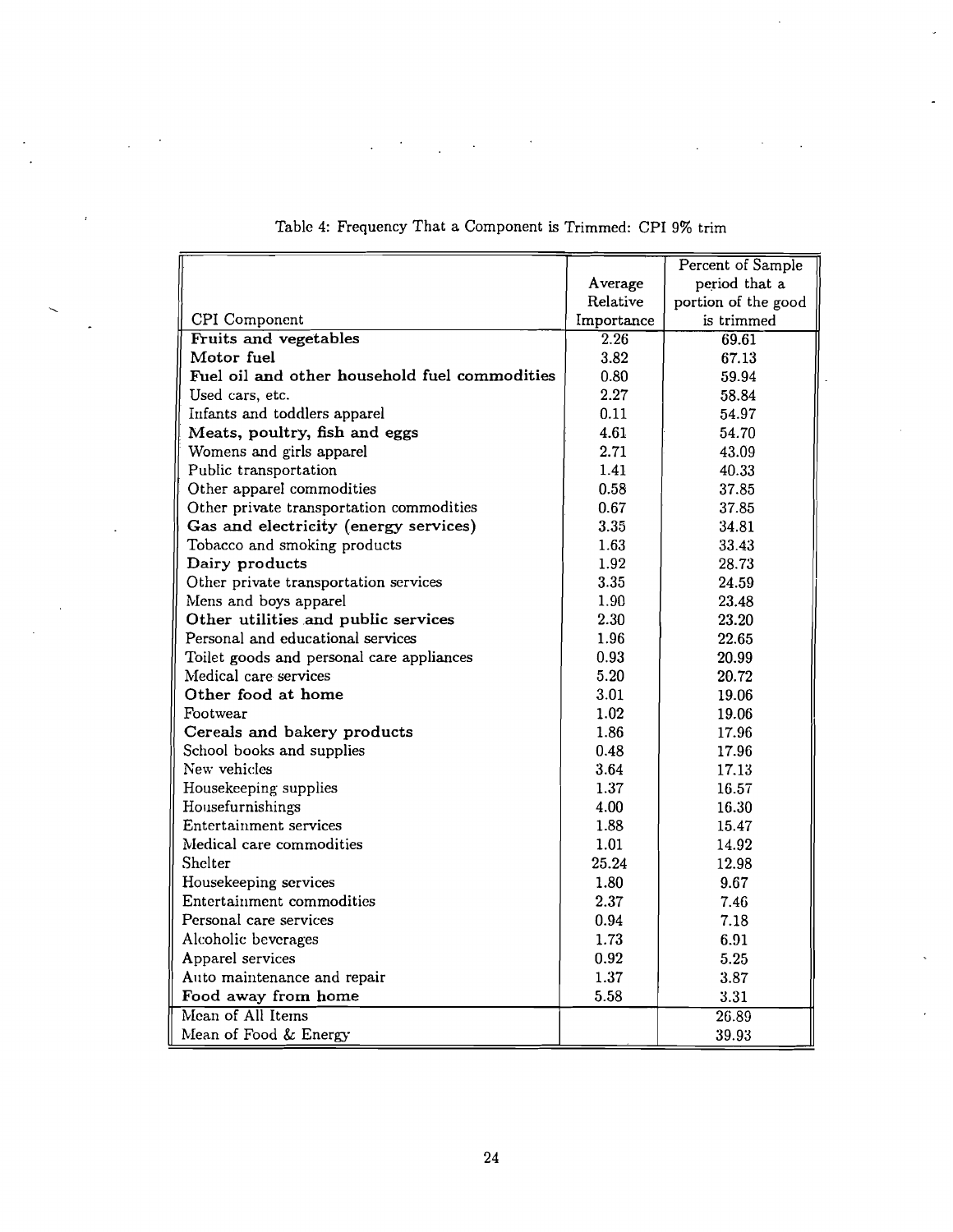|                                             |            | Percent of Sample   |
|---------------------------------------------|------------|---------------------|
|                                             | Average    | period that a       |
|                                             | Relative   | portion of the good |
| PPI Component                               | Importance | is trimmed          |
| Farm products                               | 7.47       | 98.90               |
| Fats and oils                               | 0.42       | 97.52               |
| Meats, poultry, and fish                    | 3.56       | 96.97               |
| Prepared animal feeds                       | 1.22.      | 96.14               |
| Fuels and related products and power        | 12.16      | 96.14.              |
| Metals and metal products                   | 11.86      | 92.84               |
| Hides, skins, leather, and related products | 0.81       | 90.08               |
| Lumber and wood products                    | 2.40       | 88.98               |
| Sugar and confectionery                     | 1.04       | 87.88               |
| Electronic computers and computer equipme   | 0.65       | 86.78               |
| Transportation equipment                    | 8.88       | 86.78               |
| Chemicals and allied products               | 6.86       | 86.23               |
| Processed fruits and vegetables             | 0.75       | 85.67               |
| Dairy products                              | 1.72       | 85.40               |
| Cereal and bakery products                  | 1.58       | 83.20               |
| Miscellaneous processed foods               | 1.15       | 82.64               |
| Miscellaneous Instruments                   | 0.55       | 82.09               |
| Beverages and beverage materials            | 1.90       | 81.54               |
| Motor vehicles and equipment                | 7.01       | 81.54               |
| Miscellaneous products                      | 3.47       | 80.72               |
| Electrical machinery and equipment          | 4.54       | 78.79               |
| Construction machinery and equipment        | 0.74       | 78.51               |
| Agricultural machinery and equipment        | 0.58       | 77.41               |
| Textile products and apparel                | 5.33       | 77.13               |
| Rubber and plastic products                 | 2.56       | 77.13               |
| Pulp, paper, and allied products            | 6.82       | 76.03               |
| Nonmetallic mineral products                | 2.75       | 74.10               |
| Miscellaneous machinery                     | 1.73       | 72.45               |
| Special industry machinery and equipment    | 1.19       | 71.35               |
| Furniture and household durables            | 2.98       | 70.80               |
| General purpose machinery and equipment     | 2.06       | 69.42               |
| Metalworking machinery and equipment        | 1.24       | 66.39               |
| Mean of All Items                           |            | 83.05               |
| Mean of Food & Energy                       |            | 90.08               |

Table 5: Frequency That a Component is Trimmed: PPI 40% trim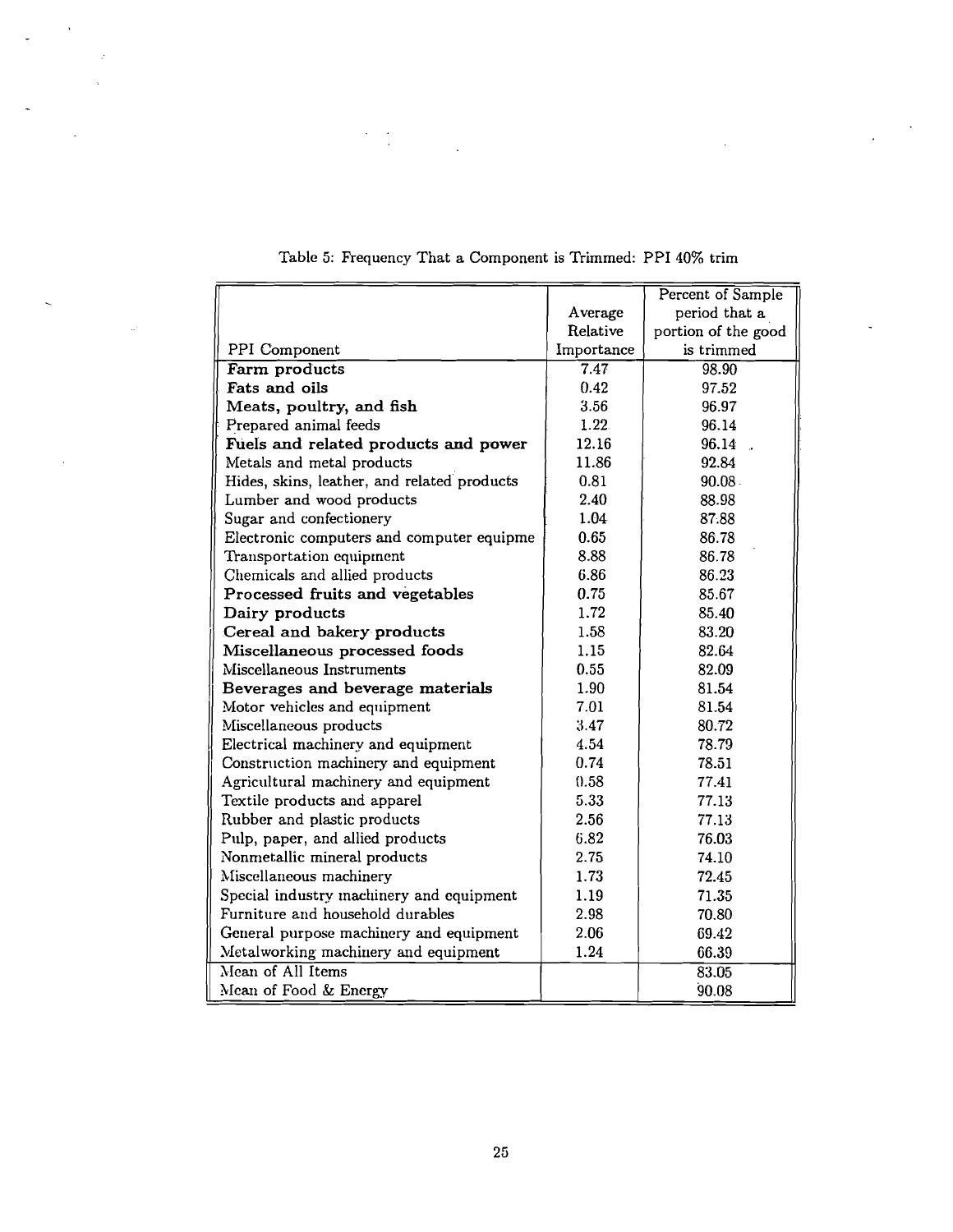type). The results show that we often trim some of the food and energy prices. Indeed, for the CPI, food and energy components are trimmed from the efficient estimator nearly  $40\%$  of the time — nearly one and one-half times as frequently as the average component. Still, some food and energy goods, notably food away from home, appear to provide an efficient signal of core inflation as we define it here. In fact, of the 36 CPI components considered, food away from home was the least likely to be trimmed. Moreover, many non-food, non-energy goods appear tq provide little information about the economy's inflation trend. Notable among these are used cars and infant and toddler apparel that are likely to be trimmed out of the efficient estimator nearly twice as frequently as the average good (the average component is trimmed out of the 9% trimmed mean in 27% of the months in the sample).

The components most likely to be included in the calculation of the efficient CPI estimator include a wide variety of services and the shelter component which, despite its hugh average relative importance of 25.24, is likely to be on one of the trimmed tails of the price change distribution only about 13% of the time.

Similarly for the PPI, food and energy goods tend to be trimmed from the efficient estimator a disproportionately large share of the time. But some food components, such as beverages and beverage materials and miscellaneous processed foods, are trimmed at the same frequency as the average component. The least frequently trimmed component, metalworking machinery and equipment, is still trimmed about two-thirds of the time. This is a relatively low proportion when one considers that, for any given month, 80% of the price change distribution is trimmed to produce an efficient estimator for PPI core inflation.

Finally, in Figure 12 we plot the ratio of the RMSE of various measures to the RMSE of the CPI-U and PPI themselves over different sample periods. For example, for the ten-year period ending July 1995, the RMSE for the CPI 'ex food and energy' was 57.8% than of the CPI-U itself  $-$  about the same as that of the median. But the RMSE of the 9% trim was 42.5% of the RMSE of the CPI-U. The main result is that, for the CPI, the 9% trim is always more efficient that the CPI excluding food and energy. But for the optimally trimmed PPI and the PPI 'ex food and energy' are very close.

26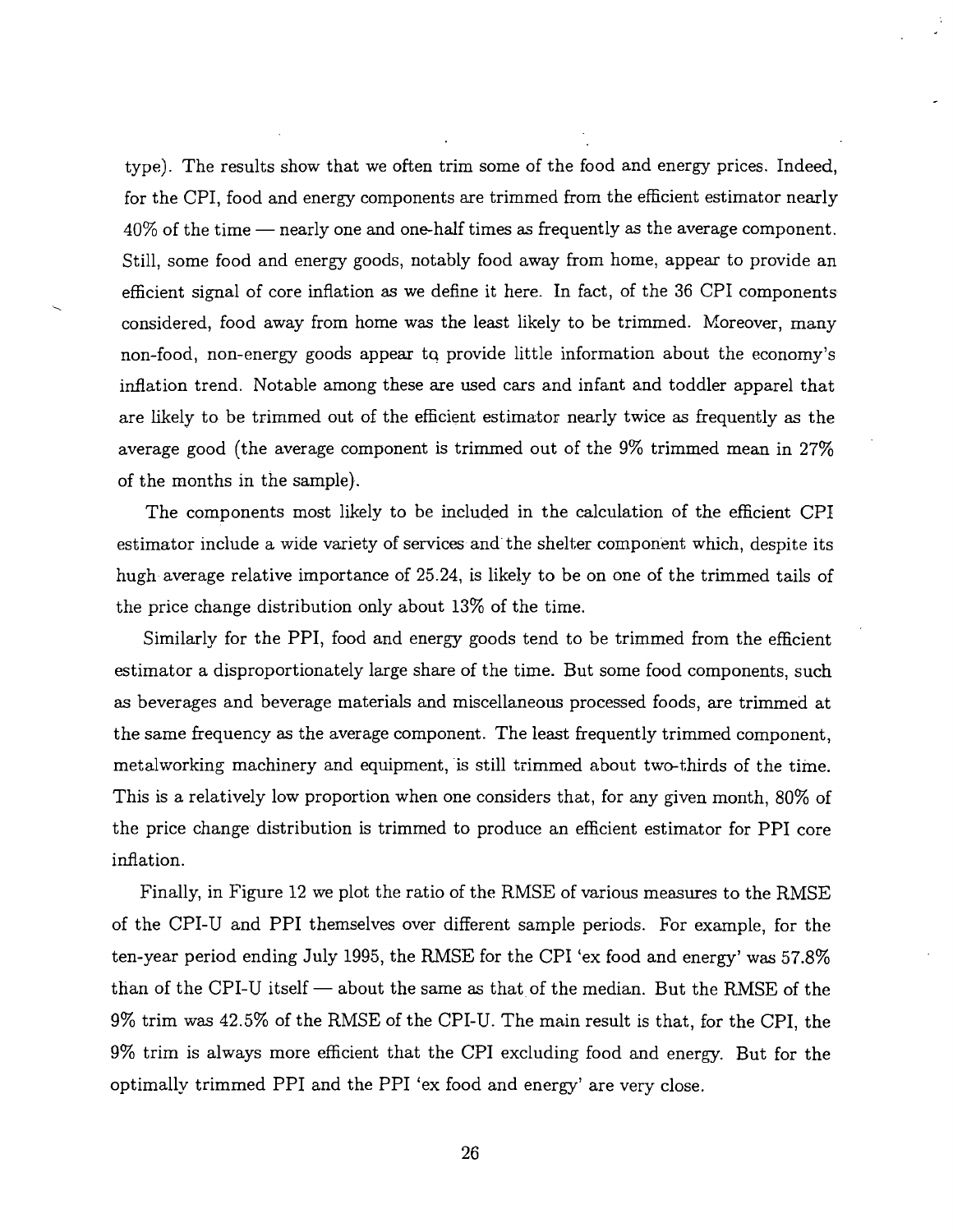

# FIGURE 12: Comparison of Various Estimators Efficiency with Changing Sample

#### Conclusion 6

In this paper we challenge the conventional wisdom that core inflation can be measured by simply excluding food and energy from monthly price data. We show that price change distributions are highly leptokurtic, or 'fat,-tailed,' and so commonly used measures, such as the sample-mean, are inefficient estimators of the population mean of interest. We demonstrate that trimmed-mean estimators significantly improve the efficiency of inflation estimates. Furthermore, we are able to show that as the kurtosis of the distribution increases, efficiency dictates trimming an increasing percentage of the sample.

We proceed to apply these insights to inflation data. For consumer prices beginning in 1967, we find that trimming 9% from each tail of the cross-sectional price-change distribution produces the minimum root-mean-square error and minimum mean-absolute deviation estimate of monthly inflation. This estimator provides efficiency improvements on the order of **23** percent relative to the mean. By contrast, the CPI excluding food and energy provides virtually no efficiency improvement at all.

More disaggregated data amplify the difficulties, as the kurtosis of the distributions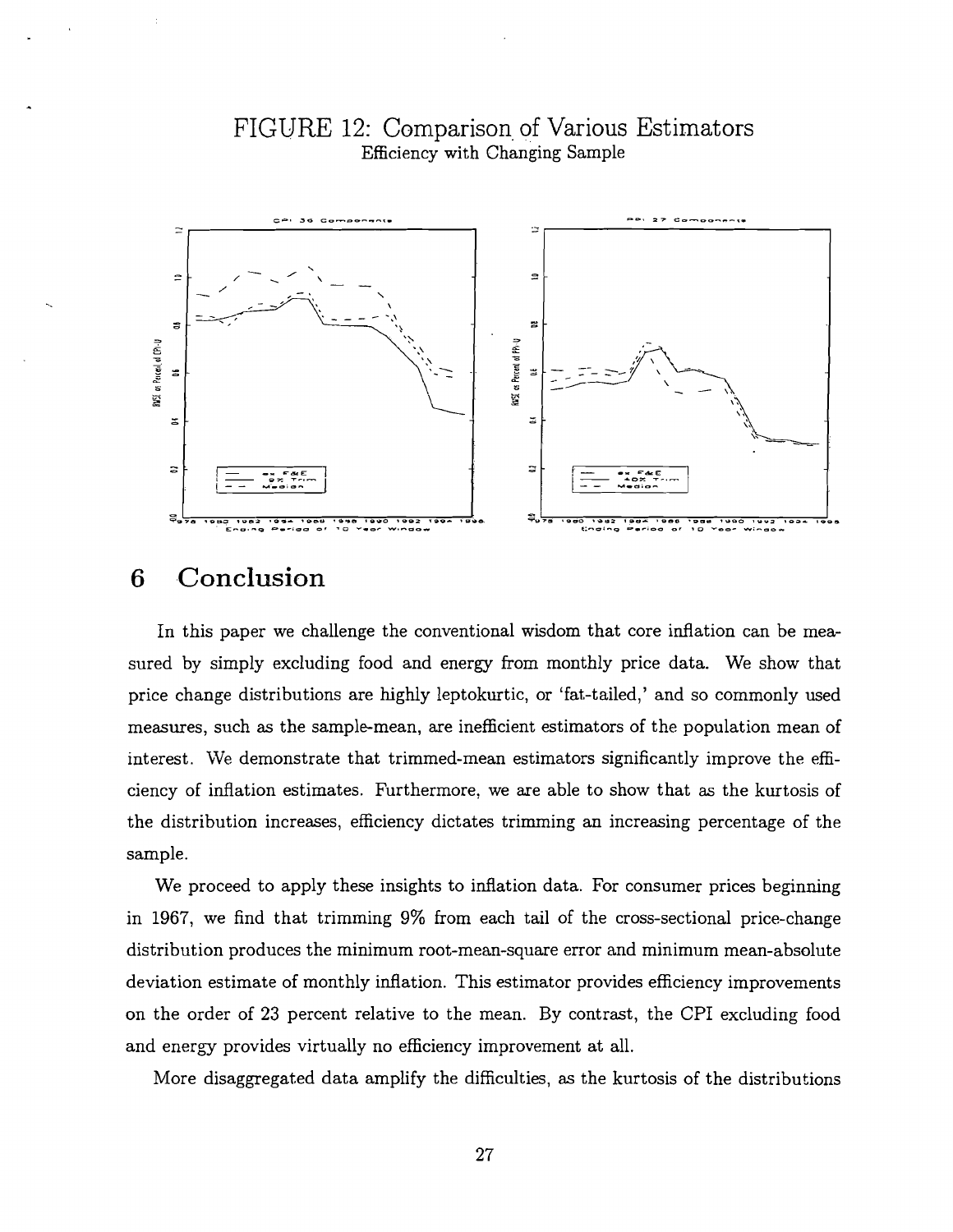increases. Moving from a dataset composed of *36* components of the CPI to one with 185 components beginning in 1978, we show that the optimal trim nearly doubles to 16%. Here we find an efficiency gain of nearly 50 percent (although the sample period is substantially shorter). For producer prices beginning in 1947, where price-change distributions are more leptokurtic, trimming 40% to 50% from each tail produces the is substantially shorter). For producer prices beginning in 1947, where price-change<br>distributions are more leptokurtic, trimming 40% to 50% from each tail produces the<br>most efficient estimate of monthly aggregate price mo over 40 percent relative to the mean.

 $\ddot{\phantom{0}}$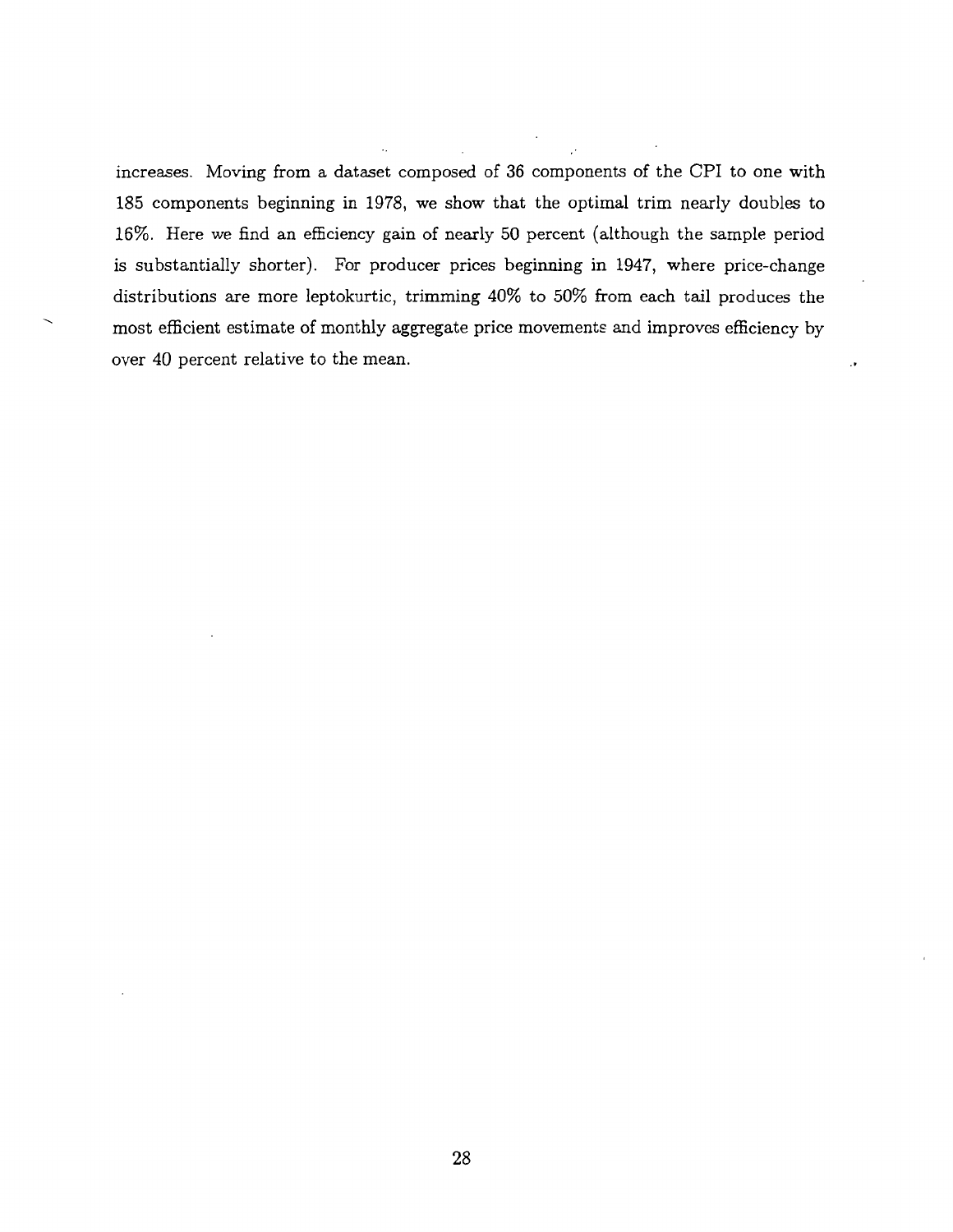# References

- Balke, Nathan S. and Mark A. Wynne, 'An Equilibrium Analysis of Relative. Price Changes and Aggregate Inflation,' Research Department Working Paper 96-09, Federal Reserve Bank of Dallas, 1996 **a.**
- Bryan, Michael F. and Stephen G. Cecchetti, 'Measuring Core Inflation,' in *Monetary Policy,* N. Gregory Mankiw, ed., Chicago: University of Chicago Press for NBER, 1994, 195-215.
- and, 'Inflation and the Distribution of Price Changes,' N.B.E.R. Working Paper No. 5793, October 1996 (revised June 1997).
- Caballero, Ricardo J. and Eduardo Engel, 'Dynamic (S,s) Economies,' *Econometrica* 59 (November 1991) p. 1659-1686.
- Caplin, Andrew and John Leahy, 'State-Dependent Pricing and the Dynamics of Money and Output,' *Quarterly Journal of Economics* 106 (August 1991) p. 683-708.
- Cecchetti, Stephen G., 'Measuring Short-Term Inflation for Central Bankers,' *Econ.omic Review of th,e Federal Reserve Bank of St. Louis,* forthcoming. (NBER Working Paper No. 5786.)
- Carlson, John B. and Edward Bryden, 'On Disinflation since 1982: An Application of Change Point Tests,' *Economic Review of the Federal Reserve Bank of Cleveland* 30  $(1994 \text{ Q1}).$
- Huber, Peter J. *Robust Statistics.* New York: John Wiley and Co., 1981.
- Roger, Scott, 'A Robust Measure of Core Inflation in New Zealand, 1949-96,' mimeo., Reserve Bank of New Zealand, March 1997.
- Stuart, Alan and J. Keith Ord. *Kendall's Advanced Theory of Statistics*. New York: Oxford University Press, 1987.
- Yule, G. Udny and M.G. Kendall. *An Introduction to the Theory of Statistics*. New York: Hafner Publishing Co., 1968.